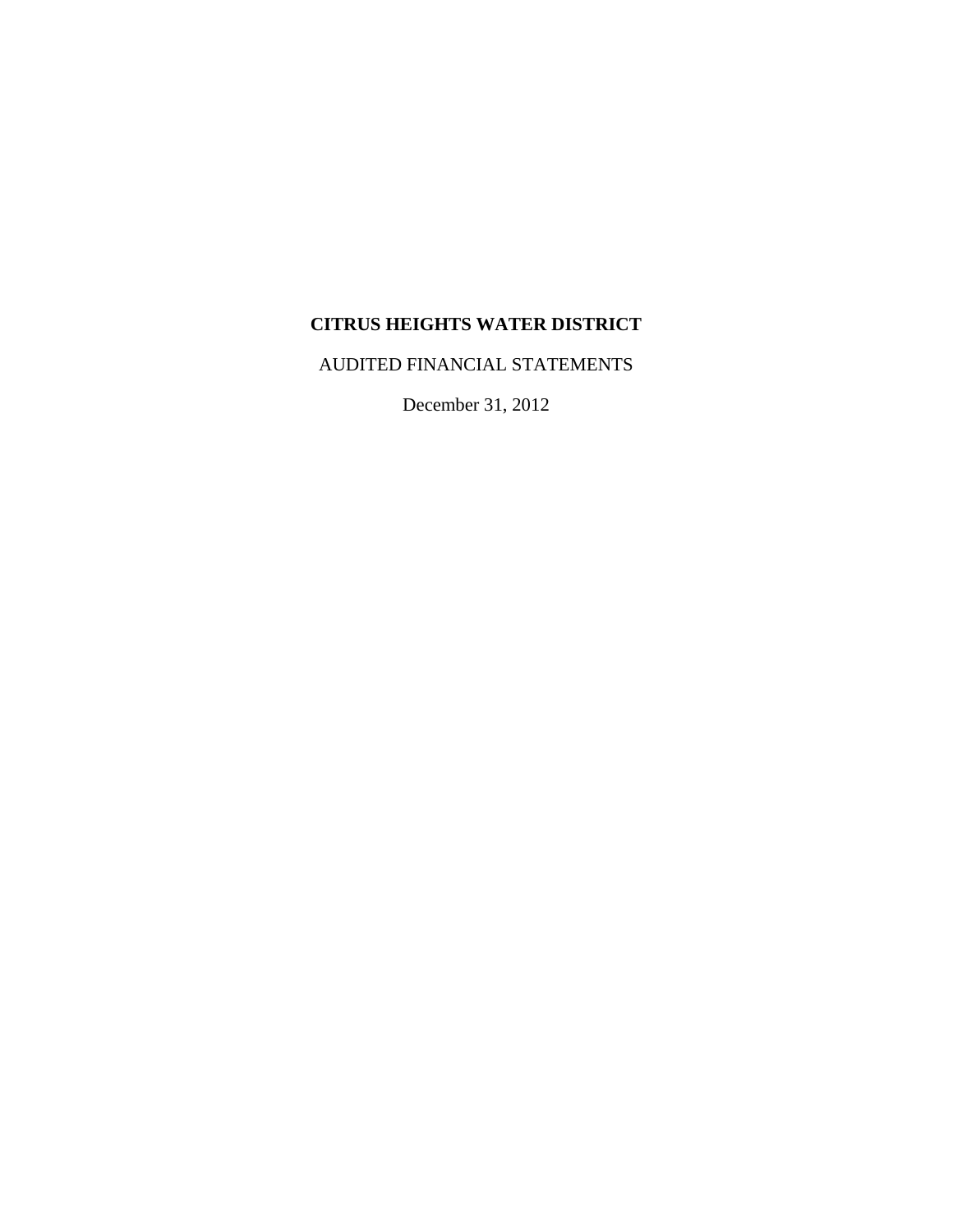### NOTES TO THE BASIC FINANCIAL STATEMENTS

## December 31, 2012 and 2011

### TABLE OF CONTENTS

| <b>Basic Financial Statements</b> |  |
|-----------------------------------|--|
|                                   |  |
|                                   |  |
|                                   |  |
|                                   |  |
| <b>Other Reports</b>              |  |

| Independent Auditor's Report on Internal Control over Financial Reporting and on |  |
|----------------------------------------------------------------------------------|--|
| Compliance and Other Matters Based on an Audit of Financial Statements Performed |  |
|                                                                                  |  |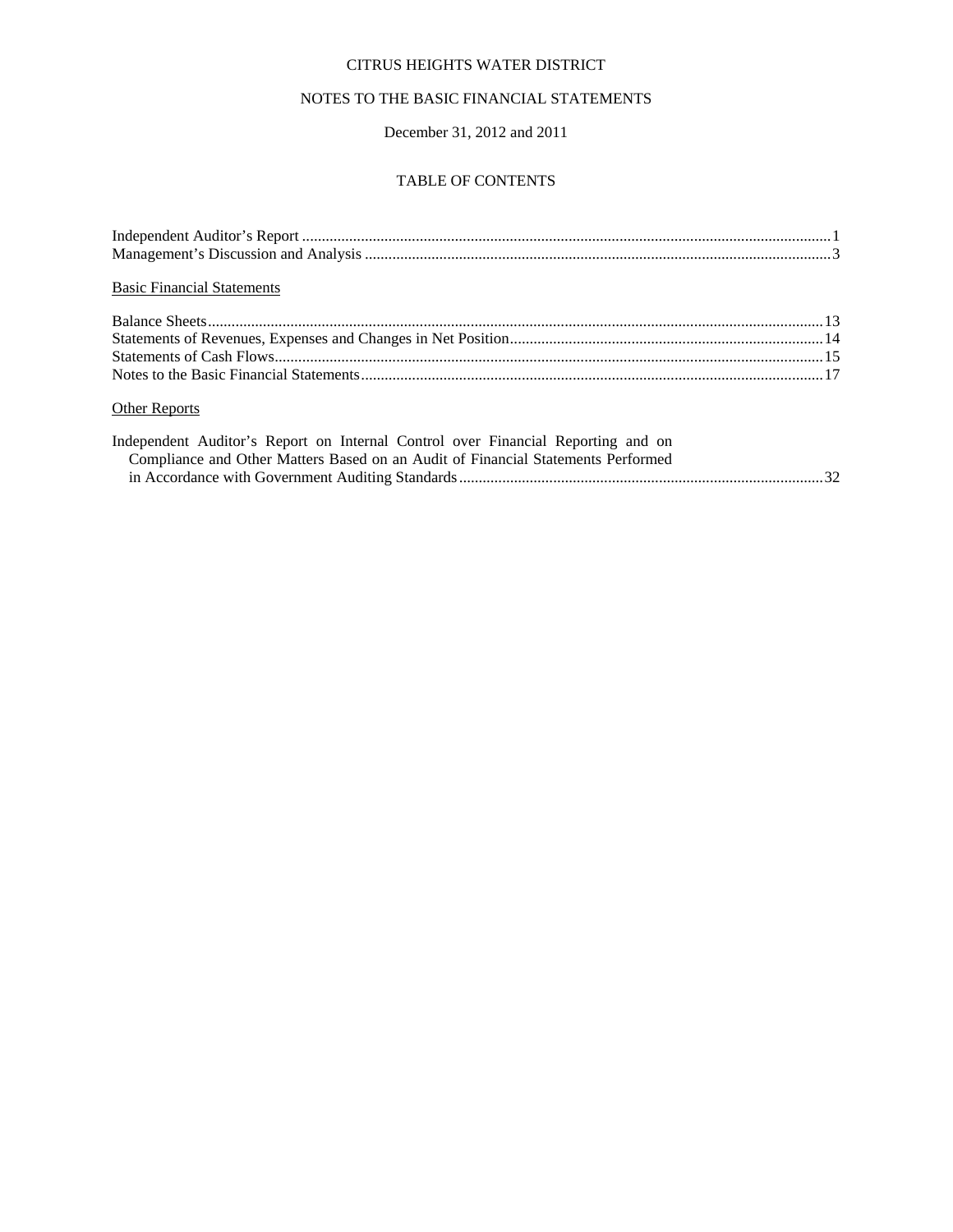# Richardson & Company 550 Howe Avenue, Suite 210

Sacramento, California 95825

Telephone: (916) 564-8727 FAX: (916) 564-8728

#### INDEPENDENT AUDITOR'S REPORT

To the Board of Directors Citrus Heights Water District Citrus Heights, California

#### **Report on the Financial Statements**

We have audited the accompanying financial statements of Citrus Heights Water District (the District), which comprise the balance sheets as of December 31, 2012 and 2011, and the related statements of revenues, expenses, changes in net position, and cash flows for the years then ended and the related notes to the financial statements.

#### **Management's Responsibility for the Financial Statements**

Management is responsible for the preparation and fair presentation of these financial statements in accordance with accounting principles generally accepted in the United States of America; this includes the design, implementation, and maintenance of internal control relevant to the preparation and fair presentation of financial statements that are free from material misstatement, whether due to fraud or error.

#### **Auditor's Responsibility**

Our responsibility is to express an opinion on these financial statements based on our audits. We conducted our audits in accordance with auditing standards generally accepted in the United States of America and the standards applicable to financial audits contained in *Government Auditing Standards*, issued by the Comptroller General of the United States, and the State Controller's Minimum Audit Requirements for California Special Districts. Those standards require that we plan and perform the audit to obtain reasonable assurance about whether the financial statements are free of material misstatement.

An audit involves performing procedures to obtain audit evidence about the amounts and disclosures in the financial statements. The procedures selected depend on the auditor's judgment, including the assessment of the risks of material misstatement of the financial statements, whether due to fraud or error. In making those risk assessments, the auditor considers internal control relevant to the entity's preparation and fair presentation of the financial statements in order to design audit procedures that are appropriate in the circumstances, but not for the purpose of expressing an opinion on the effectiveness of the entity's internal control. Accordingly, we express no such opinion. An audit also includes evaluating the appropriateness of accounting policies used and the reasonableness of significant accounting estimates made by management, as well as evaluating the overall presentation of the financial statements.

We believe that the audit evidence we have obtained is sufficient and appropriate to provide a basis for our audit opinion.

#### **Opinion**

In our opinion, the financial statements referred to above present fairly, in all material respects, the financial position of the District as of December 31, 2012 and 2011 and the results of its operations and cash flows for the years then ended in conformity with accounting principles generally accepted in the United States of America as well as accounting systems prescribed by the State Controller's Office and state regulations governing special districts.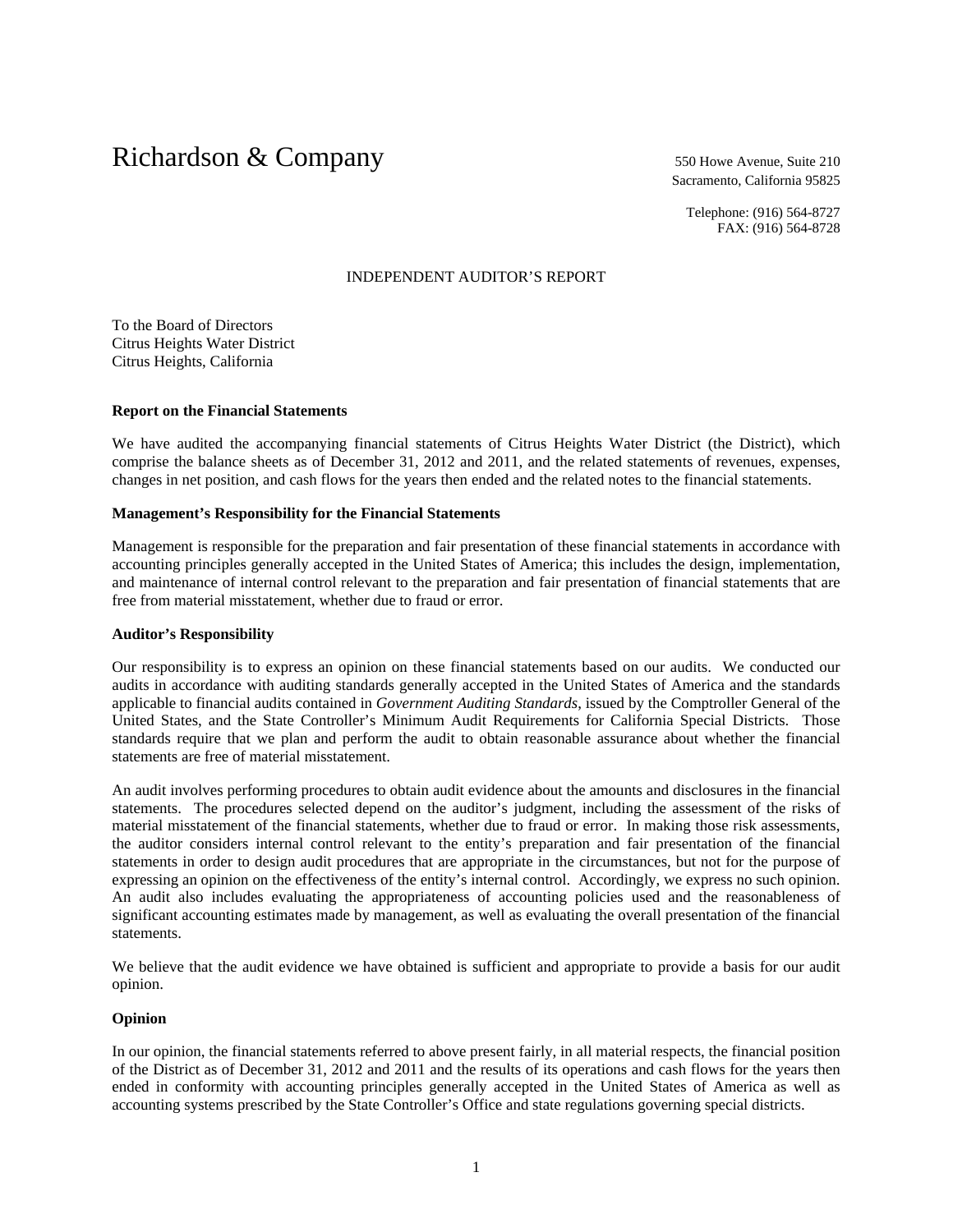To the Board of Directors Citrus Heights Water District

#### **Report on Supplemental Information**

Accounting principles generally accepted in the United States of America require that the management's discussion and analysis information on pages 3 through 12 be presented to supplement the basic financial statements. Such information, although not a part of the basic financial statements, is required by the Governmental Accounting Standards Board, who considers it to be an essential part of financial reporting for placing the basic financial statements in an appropriate operational, economic, or historical context. We have applied certain limited procedures to the required supplementary information in accordance with auditing standards generally accepted in the United States of America, which consisted of inquiries of management about the methods of preparing the information and comparing the information for consistency with management's responses to our inquiries, the basic financial statements, and other knowledge we obtained during our audit of the basic financial statements. We do not express an opinion or provide any assurance on the information because the limited procedures do not provide us with sufficient evidence to express an opinion or provide any assurance.

#### **Other Reporting Required by** *Government Auditing Standards*

In accordance with *Government Auditing Standards*, we have also issued our report dated March 25, 2013 on our consideration of the District's internal control over financial reporting and on our tests of its compliance with certain provisions of laws, regulations and contracts and grant agreements and other matters. The purpose of that report is to describe the scope of our testing of internal control over financial reporting and compliance and the results of that testing and not to provide an opinion on internal control over financial reporting or on compliance. That report is an integral part of an audit performed in accordance with *Government Auditing Standards* in considering the District's internal control over financial reporting and compliance.

Richardson & Company

March 25, 2013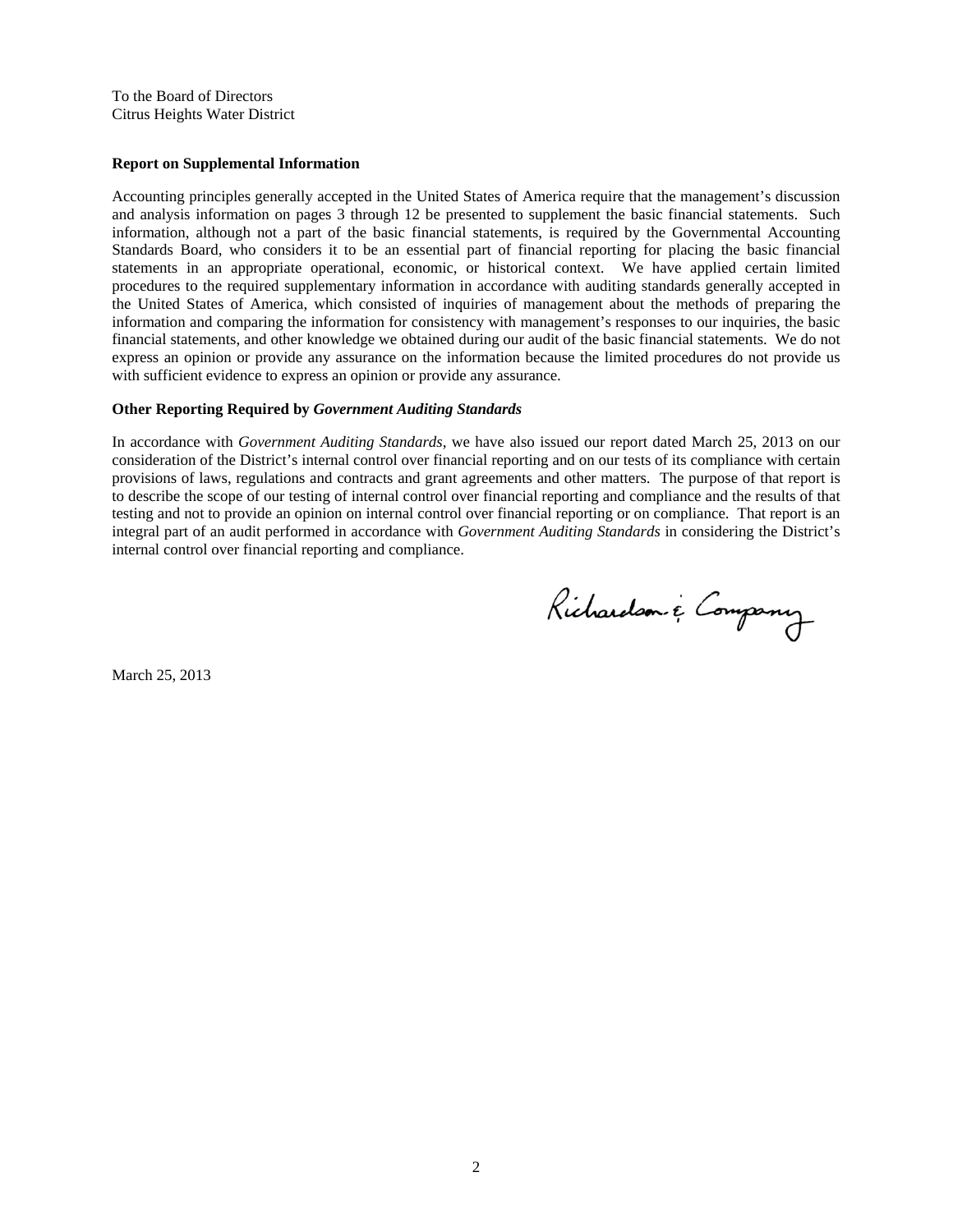### Management's Discussion and Analysis December 31, 2012

The management of the Citrus Heights Water District (District) presents this Management Discussion and Analysis to achieve two goals:

- 1. To comply with the requirements of Governmental Accounting Standards Board Statement 34 (GASB 34) that are designed to provide more and easier-to-understand information about the finances of local government agencies such as the District; and
- 2. To provide readers with narrative information that may help in understanding and interpreting the information presented in the District's financial statements for the fiscal year ended December 31, 2012 (FY2012).

Questions or comments regarding this Management Discussion and Analysis may be directed to the District Treasurer via the following methods:

|            | Mailing address: Citrus Heights Water District |
|------------|------------------------------------------------|
|            | P.O. Box 286                                   |
|            | Citrus Heights, California 95611-0286          |
| Telephone: | $(916)$ 725-6873                               |
| Facsimile: | $(916)$ 725-0345                               |
| E-mail:    | dkane@chwd.org                                 |

### **Financial Highlights**

The following items are, in the opinion of District management, among the most significant in assessing the District's overall financial activities during FY2012 and its financial position at the close of FY2012:

- $\div$  The District's assets exceeded its liabilities at the end of FY2012 by \$50,687,349. About 79.7 percent of the District's net position, \$40,384,388, is composed of the capital assets of the District – the water transmission and distribution system, water production facilities, land, buildings and equipment belonging to the District. Unrestricted net assets totaled \$9,765,994, up from \$9,131,936 at the end of FY2011. This increase is due primarily to revenue generated from increased water sales in FY2012 as compared with FY2011. The increase represents continued progress by the District toward rebuilding its financial reserves after spending down millions of dollars in reserves between 2000 and 2008 to pay for water meters, groundwater wells and other capital improvements. The District has designated \$1,000,000 from its unrestricted net position for rate stabilization and/or catastrophic losses, leaving \$8,765,994 for current and future operations and projects.
- \* The District's operating revenues for FY2012 were \$10,693,408. About 96 percent of all revenues, \$10,285,029, came from water sales to customers. The District did not adopt a rate increase in 2012, leaving water rates at the level adopted for FY2011.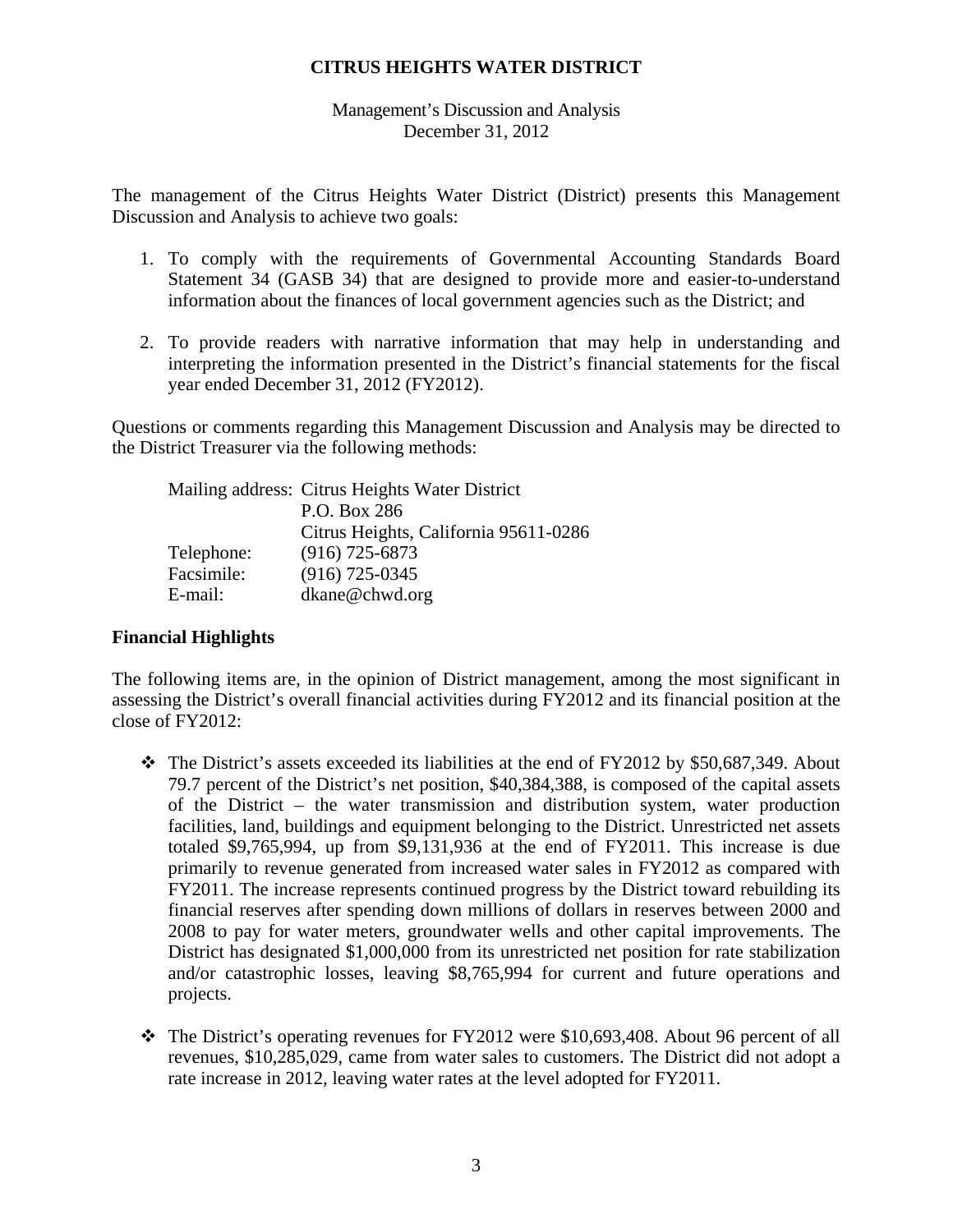Management's Discussion and Analysis December 31, 2012

 The District's total net long-term liabilities at the end of FY2012, including the 2012 Revenue Refunding bonds, the 2010 Revenue Refunding Certificates of Participation, and compensated absences, is \$6,693,060. This is a decrease of \$579,112 from net longterm liabilities at the end of FY2011, due primarily to a reduction in principal on debt during 2012 resulting from debt service payments during the year.

## **OVERVIEW OF THE FINANCIAL STATEMENTS**

This annual report consists of two parts: (1) management's discussion and analysis; and (2) the financial statements, including the notes to financial statements.

The financial statements provide both long-term and short-term information about the District's overall financial status. The financial statements also include notes that explain some of the information in the financial statements and provide more detailed data.

The District's financial statements are prepared in conformity with accounting principles generally accepted in the United States of America (GAAP) as applied to government units on an accrual basis. Under this basis, revenues are recognized in the period in which they are earned, expenses are recognized in the period in which they are incurred, and depreciation of assets is recognized in the Statement of Revenues, Expenses and Changes in Net Assets. All assets and liabilities associated with the operation of the District are included in the Balance Sheet.

The Balance Sheet presents the financial position of the District on a full accrual historical cost basis and provides information about the nature and amount of resources and obligations at yearend.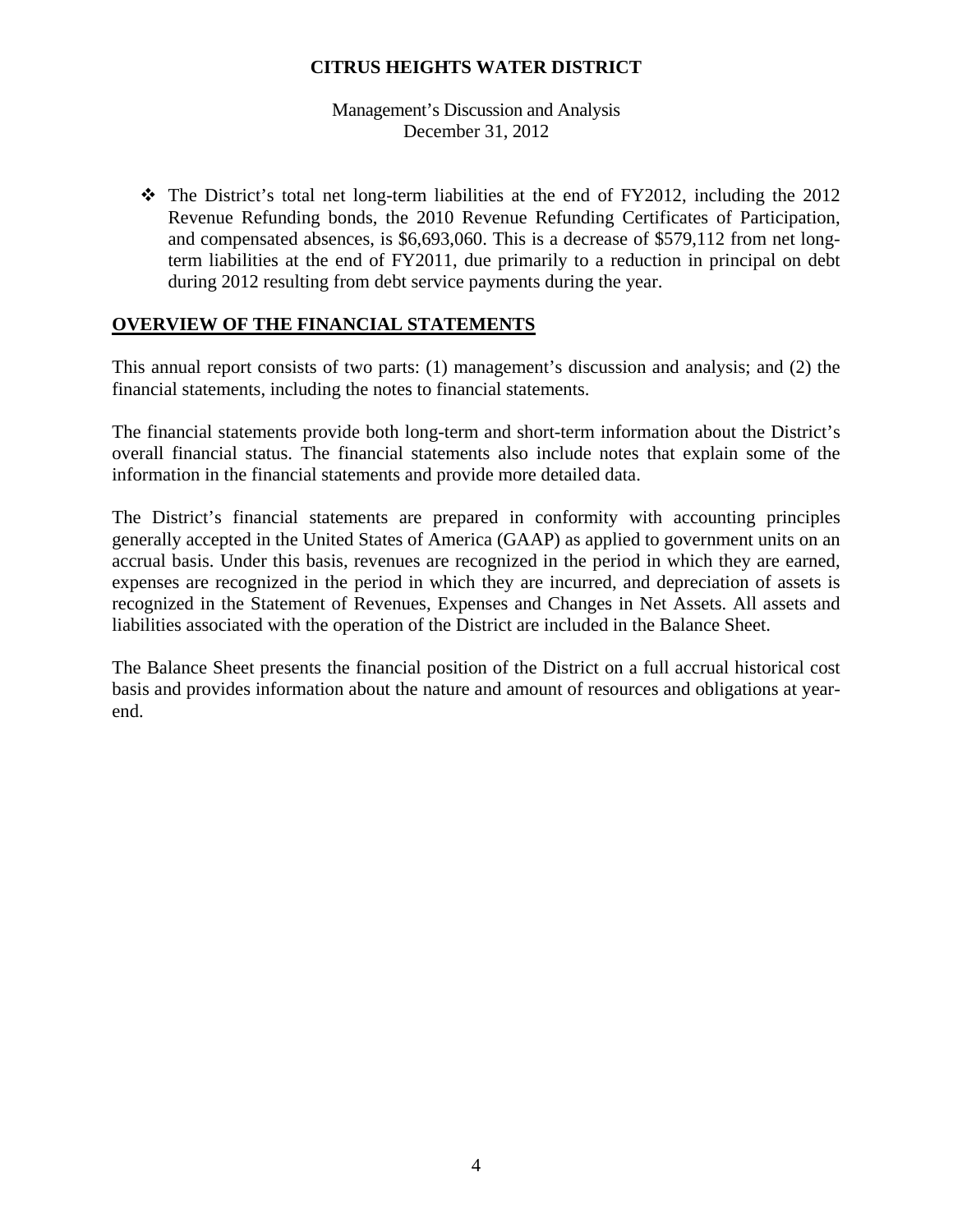### Management's Discussion and Analysis December 31, 2012

### *Balance Sheet*

As of December 31, 2012, the total net position of the District was \$50,687,349. The following table summarizes assets, deferred outflows, liabilities, deferred inflows and net assets at December 31, 2012 and 2011:

|                                           | 2012         | 2011         |
|-------------------------------------------|--------------|--------------|
| Current assets, unrestricted              | \$11,980,467 | \$11,387,736 |
| Restricted cash and cash equivalents      | 536,967      | 731,706      |
| Capital assets, net                       | 46,389,365   | 44,498,471   |
| Deferred outflows                         | 101,143      | 114,194      |
| <b>Total Assets and Deferred Outflows</b> | 59,007,942   | 56,732,107   |
|                                           |              |              |
| <b>Current liabilities</b>                | 1,597,036    | 1,444,963    |
| Long-term liabilities                     | 6,693,060    | 7,272,172    |
| Deferred Inflows                          | 30,497       |              |
| Total Liabilities and Deferred Inflows    | 8,320,593    | 8,717,135    |
| <b>Net Position</b>                       |              |              |
| Net investment in capital assets          | 40,384,388   | 38,151,330   |
| Restricted                                | 536,967      | 731,706      |
| Unrestricted                              | 9,765,994    | 9,131,936    |
| <b>Total Net Position</b>                 | \$50,687,349 | \$48,014,972 |

The District's net position reflects restrictions imposed as a condition of its Certificates of Participation debt. Funds that the District has collected through Capacity Fees are designated to use for evaluating and constructing capital facilities to benefit District customers. The remaining net position is unrestricted.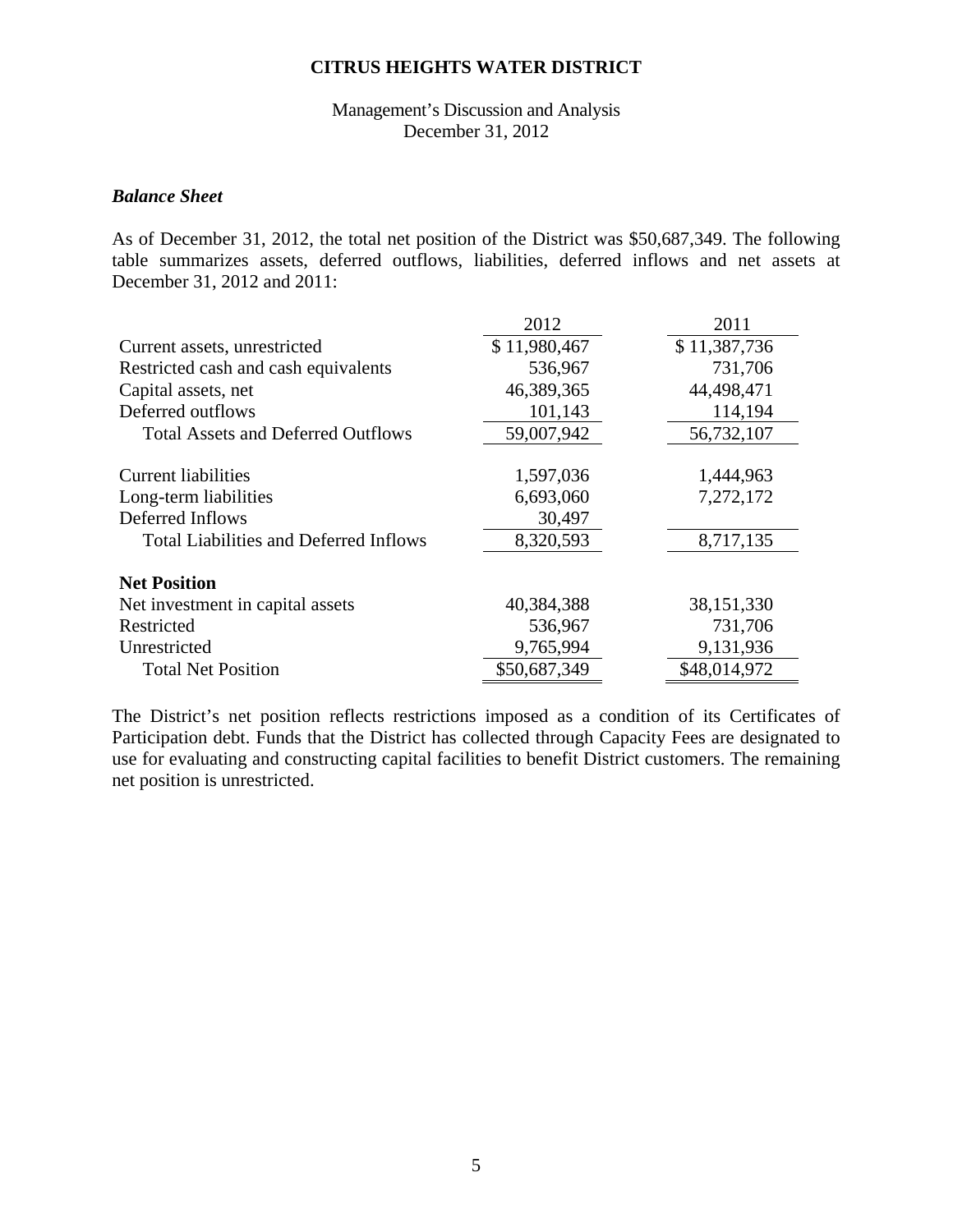Management's Discussion and Analysis December 31, 2012

### *Changes in Net Position*

The following table summarizes the changes in net position for the fiscal year ended December 31, 2012 and 2011:

|                                                           | 2012                    | 2011                    |
|-----------------------------------------------------------|-------------------------|-------------------------|
| Operating revenues                                        | \$10,693,408            | \$10,227,212            |
| Operating expenses:                                       |                         |                         |
| Customer service, administration and general              | 2,471,991               | 2,302,582               |
| Water purchases                                           | 2,219,550               | 2,102,734               |
| Transmission and distribution                             | 1,211,230               | 1,086,422               |
| Pumping and well maintenance                              | 130,045                 | 162,835                 |
| Water demand management                                   | 74,923                  | 121,700                 |
| Depreciation and amortization                             | 1,778,195               | 1,801,434               |
| Total operating expenses                                  | 7,885,934               | 7,577,707               |
|                                                           |                         |                         |
| Operating income                                          | 2,807,474               | 2,649,505               |
| Net nonoperating revenues (expenses)                      | (231, 542)              | 919,479                 |
| Net income before capital contributions                   | 2,575,932               | 3,568,984               |
| Capital contributions:                                    |                         |                         |
| Contributed (donated) assets                              | 96,445                  | 228,952                 |
| Capital grants                                            |                         |                         |
| Total capital contributions                               | 96,445                  | 228,952                 |
| Change in net position<br>Net position, beginning of year | 2,672,377<br>48,014,972 | 3,797,936<br>44,217,036 |
| Net position, end of year                                 | \$50,687,349            | \$48,014,972            |
|                                                           |                         |                         |

Total net position increased \$2,672,377, or 5.6 percent from the prior year. Operating revenue that exceeded operating expenses by \$2,807,474 accounts for the increase in net assets, and most of these funds were expended for the construction of capital improvements or set aside for that purpose. The significant decrease in net nonoperating revenues from 2011 to 2012 was due primarily to reimbursements, which totaled \$1,145,804 in FY2011 and \$0 in FY2102. The FY2011 reimbursements came from San Juan Water District (SJWD) as payment for a reallocation of project costs on a wholesale water meter installation project conducted by SJWD.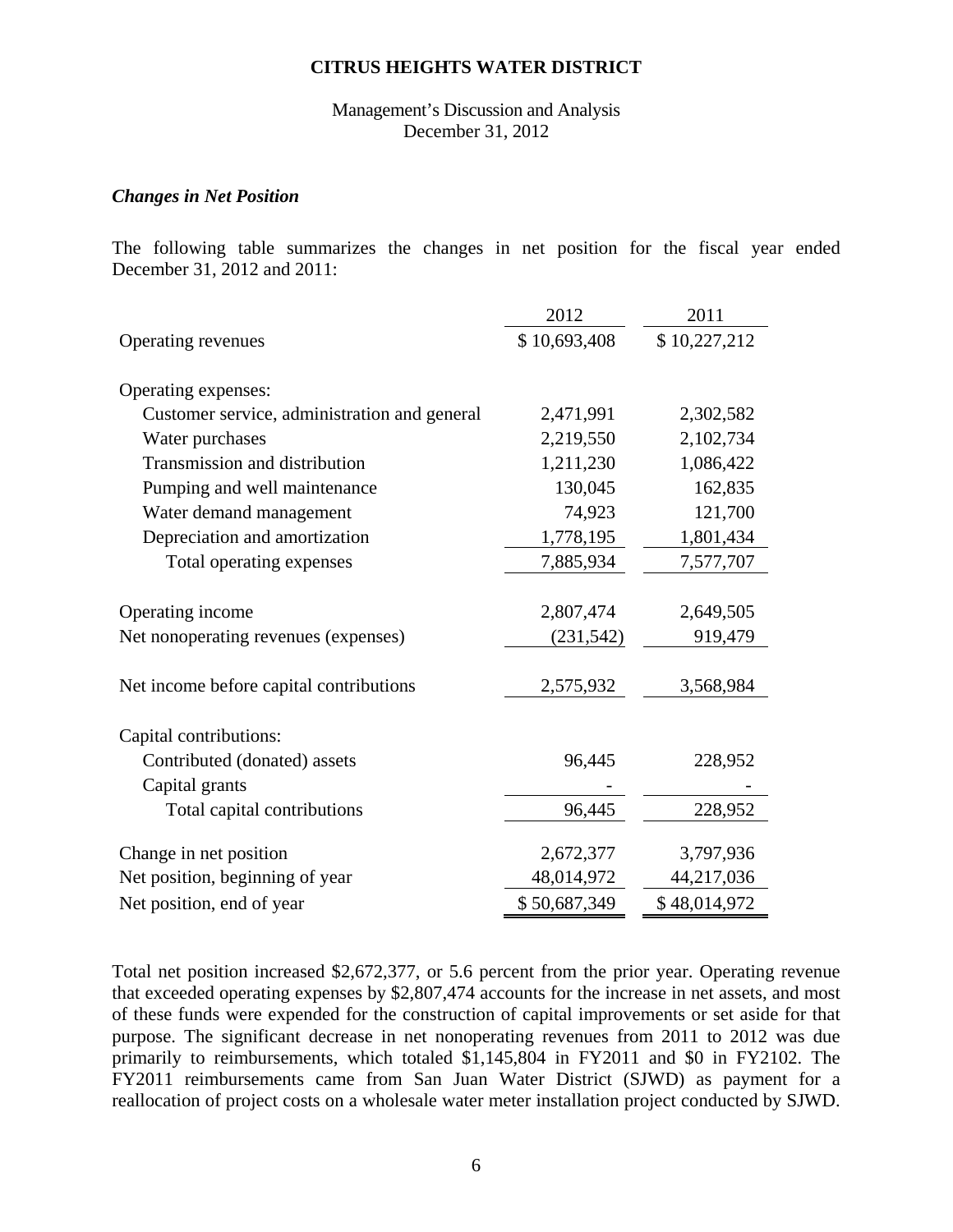Management's Discussion and Analysis December 31, 2012

The receipt of \$96,445 in donated assets from private developer additions to the District's water distribution system accounted for about 3.6 percent of the increase in net assets.

Total operating revenues increased \$466,196 or 4.6 percent from the prior year. Although the District levied no water rate increase for FY2012, increased water sales during 2012 meant that overall revenues increased from the prior year. FY2012 was the first year of rising water demand after three consecutive years of decrease in FY2009-11. The increased water consumption in FY2012 may have been due to lower-than-average rainfall early in the year which tends to increase the amount of outdoor watering by customers.

Operating expenses increased \$308,277, a 4.0 percent increase from the prior year, due in part to the addition of two new authorized employee positions for the District, one to support water quality activities and one to provide increased support for engineering and project management.

## **CAPITAL ASSETS AND DEBT ADMINISTRATION**

## *Capital Assets*

As of December 31, 2012, the District's investment in capital assets, net of related debt, was \$40,384,388, including: the water transmission and distribution system (underground pipelines, water services, water meters, fire hydrants, and other components); water production facilities (groundwater wells); land; buildings and both mobile and fixed equipment.

Replacement of aging pipelines and water service connections throughout the District's system represent the majority of the \$3.72 million additions to the District's capital assets in 2012. A number of private development projects resulted in the addition of \$96,445 in donated capital assets.

Additional information on the District's capital assets can be found in Note C, Capital Assets, of the notes to the basic financial statements.

### *Debt Administration*

The District continues to meet its debt obligations under its 2010 Refunded Certificates of Participation (COPs), and the 2012 Revenue Refunding bonds that resulted from the refunding of the former Series 2003 COPs in April 2012. Through scheduled debt service payments during 2012, principal on its collective debt was reduced by \$651,097 during the year. The District's total debt from its two COP issuances now stands at approximately \$6.54 million.

Compensated absences, composed of leave hours earned by employees that are payable upon termination or retirement, are valued at \$456,301 at the end of 2012, a reduction of \$18,099 from the 2011 year-end amount of \$474,400. This reduction was due primarily to cash payments for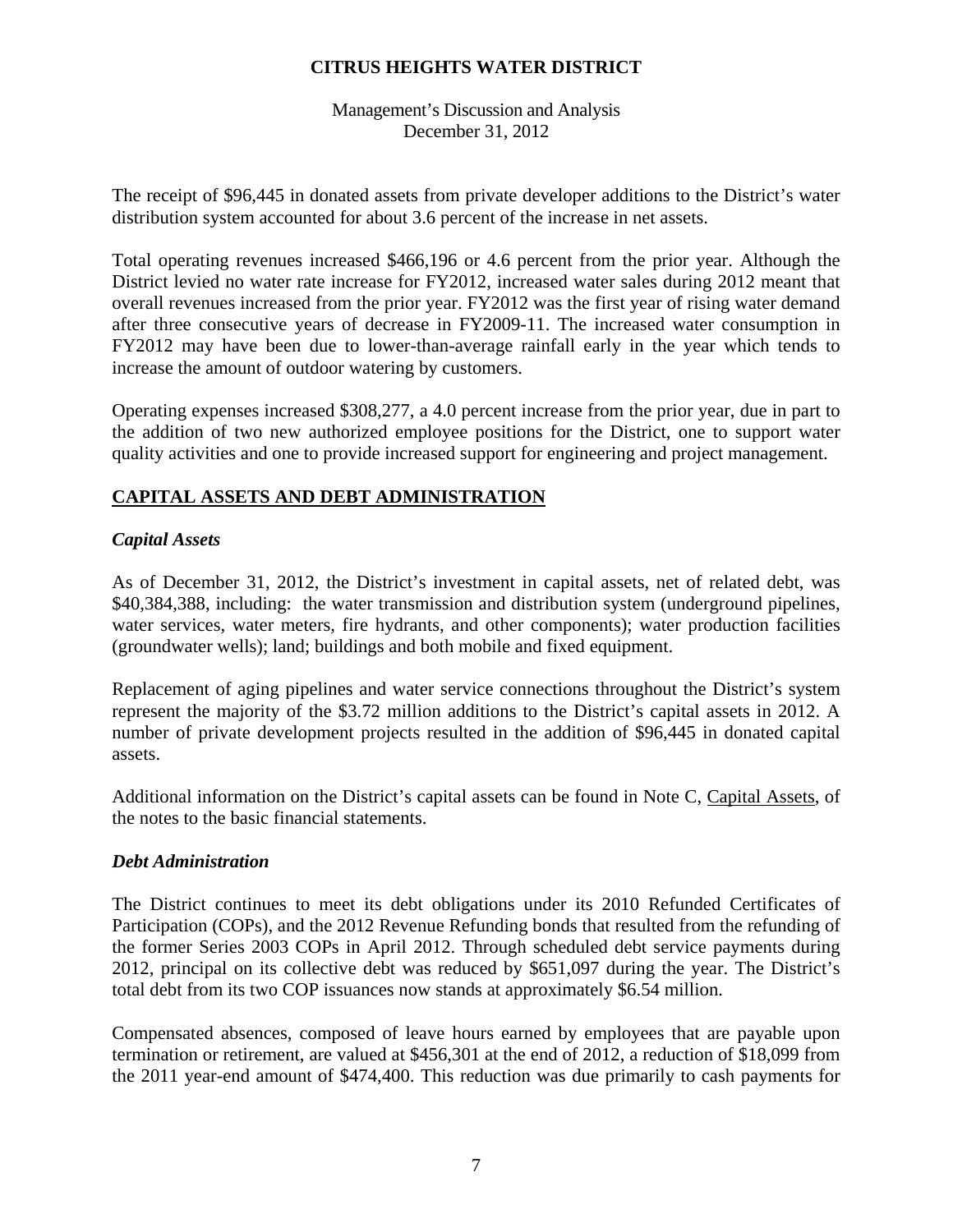Management's Discussion and Analysis December 31, 2012

accrued leave balances during the year to two retiring employees and to a number of existing District employees.

The accrual for other post-employment benefits increased by \$198,507 in 2012 as a result of the cost of these benefits exceeding the amounts currently paid for premiums.`

Additional information on the District's debt activity can be found in Note D, Long-Term Liabilities, of the notes to the basic financial statements.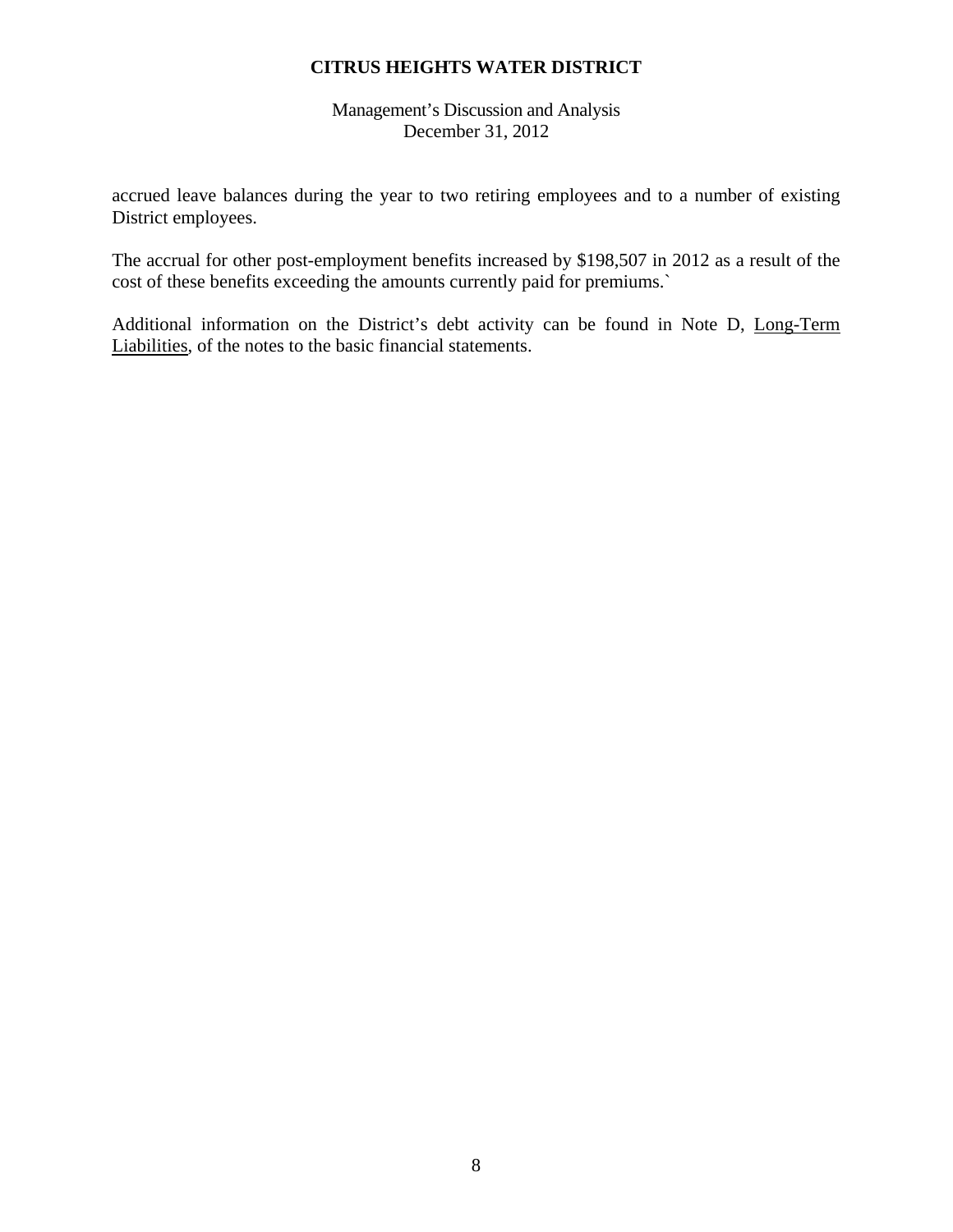Management's Discussion and Analysis December 31, 2012

## **ECONOMIC FACTORS AND FUTURE BUDGET CONSIDERATIONS**

The District continued to exercise fiscal restraint in budgeting for District operations in FY2013, with an overall increase of 2.35 percent compared with the FY2012 Operating Budget. This budget includes:

- Maintaining the current level of services and programs for District customers;
- Continuing increases in regulatory compliance costs such as permitting costs paid to other public agencies and new water quality testing regulations;
- A reduction of \$26,038 (-3.37%) in debt service costs resulting from the refunding of the former Series 2003 COPs in April 2012, with lower debt service payments under the new 2012 Revenue Refunding bonds.
- Increases in employee compensation and benefit costs from funds budgeted for cost-ofliving adjustments and merit increases, representing a total aggregate compensation increase authorization of 7.67% above 2012 compensation;
- $\div$  A total of \$1.898 million in funds allocated to rebuilding financial reserves for capital improvement and employment-related benefits.

For 2013, the District entered its third year of allocating more of its salary and benefit costs to the capital improvement projects that are performed or supported by District staff. Based on information collected during the first two years of allocations, about \$218,000 in Field Operations salary and benefits costs have been allocated to an annual project for installing and replacing water service connections. In the past, many of these costs were simply absorbed as an operating cost of the District, instead of being properly identified as a capital expense. A 2013 Operating Budget Summary is included at the conclusion of this Management's Discussion and Analysis to provide an overview of the District's operating budget.

The District has rebuilt its financial reserves from their 13-year low of \$3.03 million at the end of FY2008 to a level that will support a higher level of capital investment from reserves. The total capital improvement budget for 2013 is about \$7.17 million compared with \$4.70 million in 2012. This amount includes about \$3.25 million in carry-over projects from 2012, and \$3.92 million in new projects for 2013. Design and partial construction of a new groundwater well, currently identified only as Groundwater Well No. 13, is budgeted at over \$2.46 million in 2013 with an additional \$0.67 million projected for completion in 2014. Replacement of aging water mains on Palm Avenue, Castle Street, Kilborn Drive, Ronne Street and Billie Street are budgeted at \$1.05 million. Preliminary design work of an expansion and other improvements to the District's Administration Building began in 2012, and construction is budgeted in 2013 at about \$299,000. The District has budgeted for over \$603,000 in water service connection replacements during 2013. Also budgeted is the replacement of field operations equipment such as a backhoe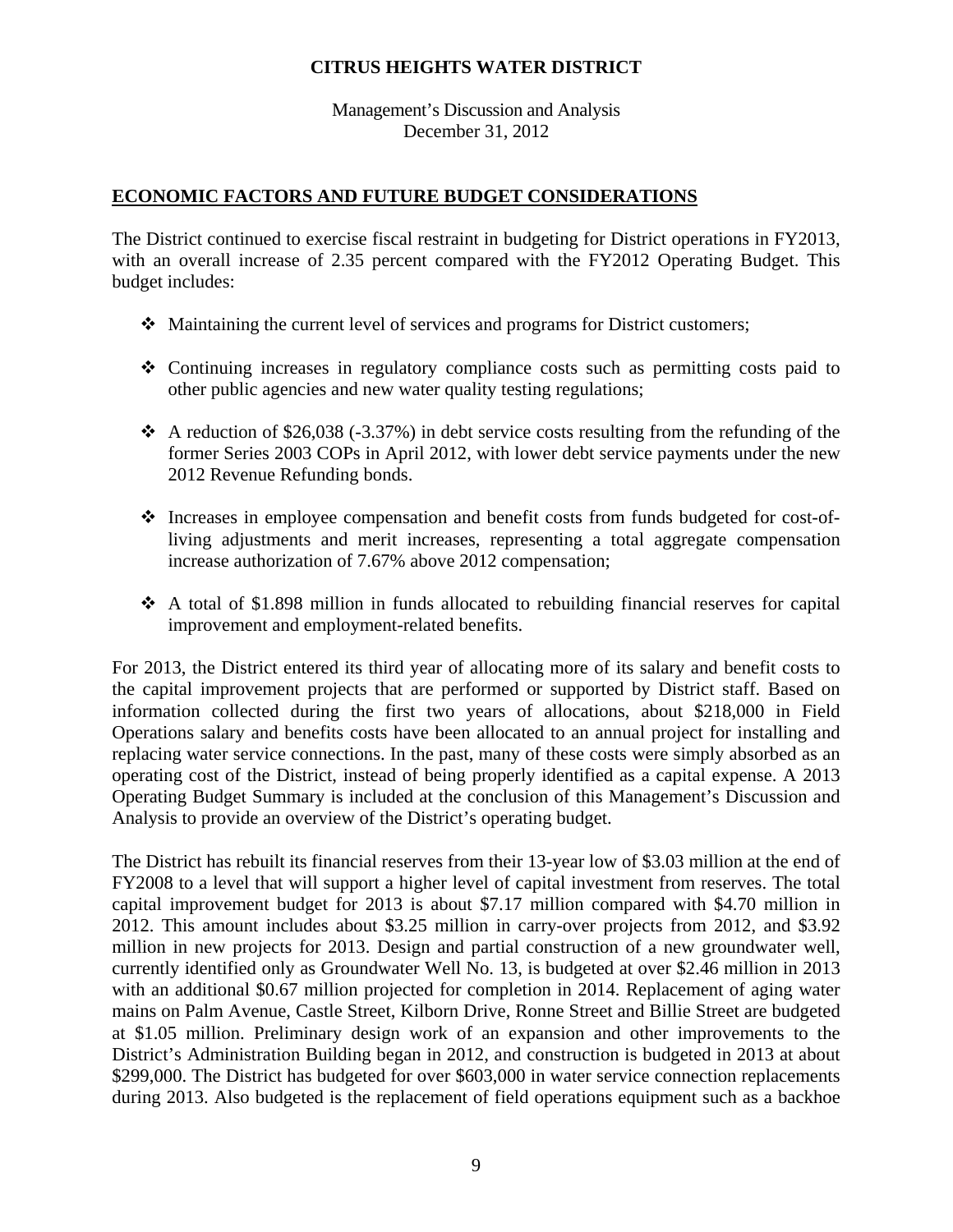### Management's Discussion and Analysis December 31, 2012

and two pickup trucks to be replaced with smaller, more fuel-efficient vehicles in 2013 in the amount of about \$193,700. A 2013 Capital Improvement Budget Summary is included at the conclusion of this Management's Discussion and Analysis to provide an overview of the District's capital improvement budget.

A significant but declining portion of the District's budget continues to be the repayment of long-term debt financing in the form of Certificates of Participation originally issued in 2000 (refunded in 2010) and Certificates of Participation originally issued in 2003 (refunded as Revenue Refunding Bonds in 2012). The annual debt service for these two issuances is budgeted at \$745,718 for 2013, representing about 7.8 percent of the District's 2013 Operating Budget.

The District's Board of Directors levied a water rate increase of three percent for 2013. The increase will provide additional revenue to offset rising operating costs and the increasing costs of reinvestment in the District's aging water transmission and distribution infrastructure.

The District anticipates the need to consider future annual water rate increases to fund replacement of portions of the District's 265 miles of underground water mains and to pay the continually-rising operating costs of the District while maintaining financial reserves to comply with debt covenants and to provide funds for emergencies or catastrophic losses.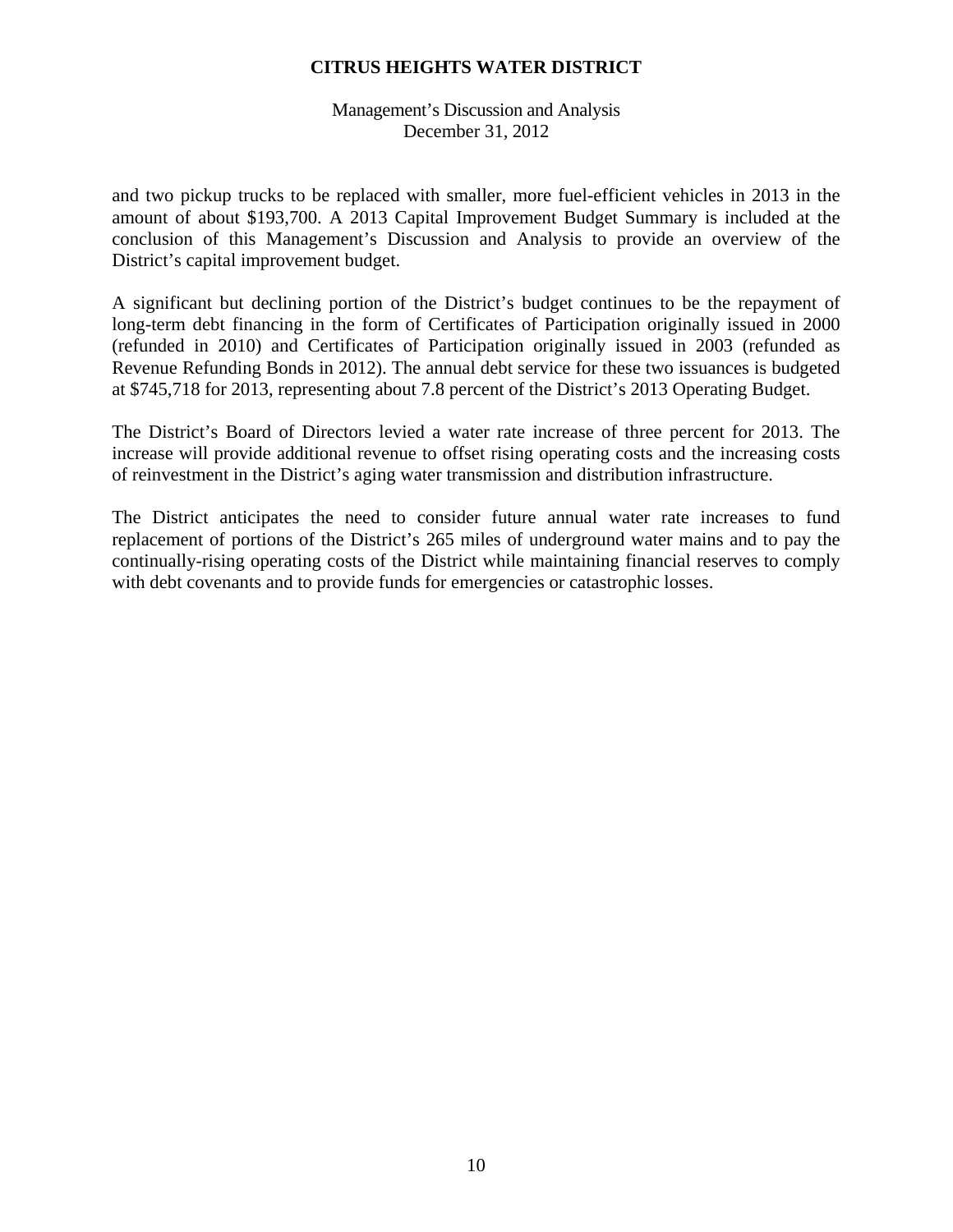Management's Discussion and Analysis December 31, 2012

## **2013 OPERATING BUDGET SUMMARY**

| <b>Expense Category</b>                                                   | 2013 Adopted<br><b>Budget</b> | % Change<br>2013 vs.<br>2012 |
|---------------------------------------------------------------------------|-------------------------------|------------------------------|
| <b>Benefits</b>                                                           | 1,083,317<br>\$.              | 1.37%                        |
| Customer Service & Administration                                         | 1,641,943                     | 6.27%                        |
| Debt Service                                                              | 745,718                       | $-3.37%$                     |
| Depreciation, Capital Improvement and Rate<br><b>Stablization Expense</b> | 1,898,000                     | 2.32%                        |
| Pumping and Well Maintenance                                              | 80,978                        | $-45.74%$                    |
| <b>Transmission and Distribution</b>                                      | 1,571,893                     | 6.19%                        |
| Water Demand Management                                                   | 260,565                       | 0.16%                        |
| <b>Water Purchases</b>                                                    | 2,311,473                     | 3.04%                        |
|                                                                           | 9,593,887<br>\$               | 2.35%                        |

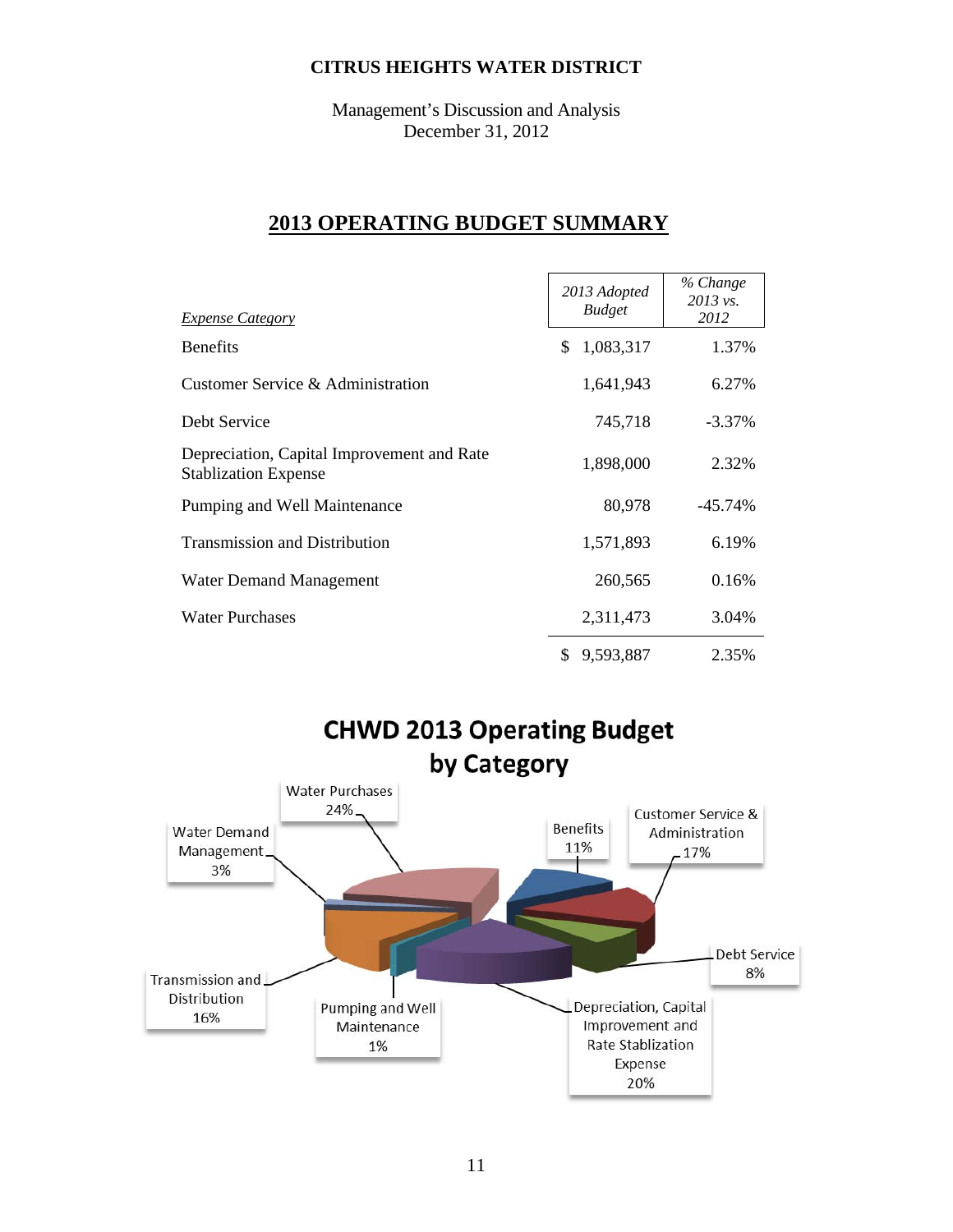Management's Discussion and Analysis December 31, 2012

## **2013 CAPITAL PROJECTS BUDGET SUMMARY**

| Category                                                                          | 2013<br><b>Adopted</b> |
|-----------------------------------------------------------------------------------|------------------------|
| Distribution Mains - New                                                          | \$1,164,217            |
| Distribution Mains - Replacement / Rehabilitation                                 | 1,052,888              |
| Fire Hydrants – Replacement / Upgrades / New                                      | 160,966                |
| Miscellaneous Projects - Facilities                                               | 298,810                |
| Miscellaneous Projects - Miscellaneous CIP                                        | 1,033,488              |
| <b>Transmission Mains - New</b>                                                   | 341,603                |
| Transmission Mains - Replacement / Rehabilitation                                 | 57,307                 |
| Water Meters - Emergency Intertie Water Meters                                    | 61,948                 |
| Water Meters - Residential / Commercial/Water Meter Replacements                  | 31,433                 |
| Water Production / Treatment / Storage Facilities (3 project categories combined) | 2,713,095              |
| Project Management & Engineering                                                  | 252,392                |
|                                                                                   | \$7,168,147            |

## **CHWD 2013 Capital Improvement Budget** by Category

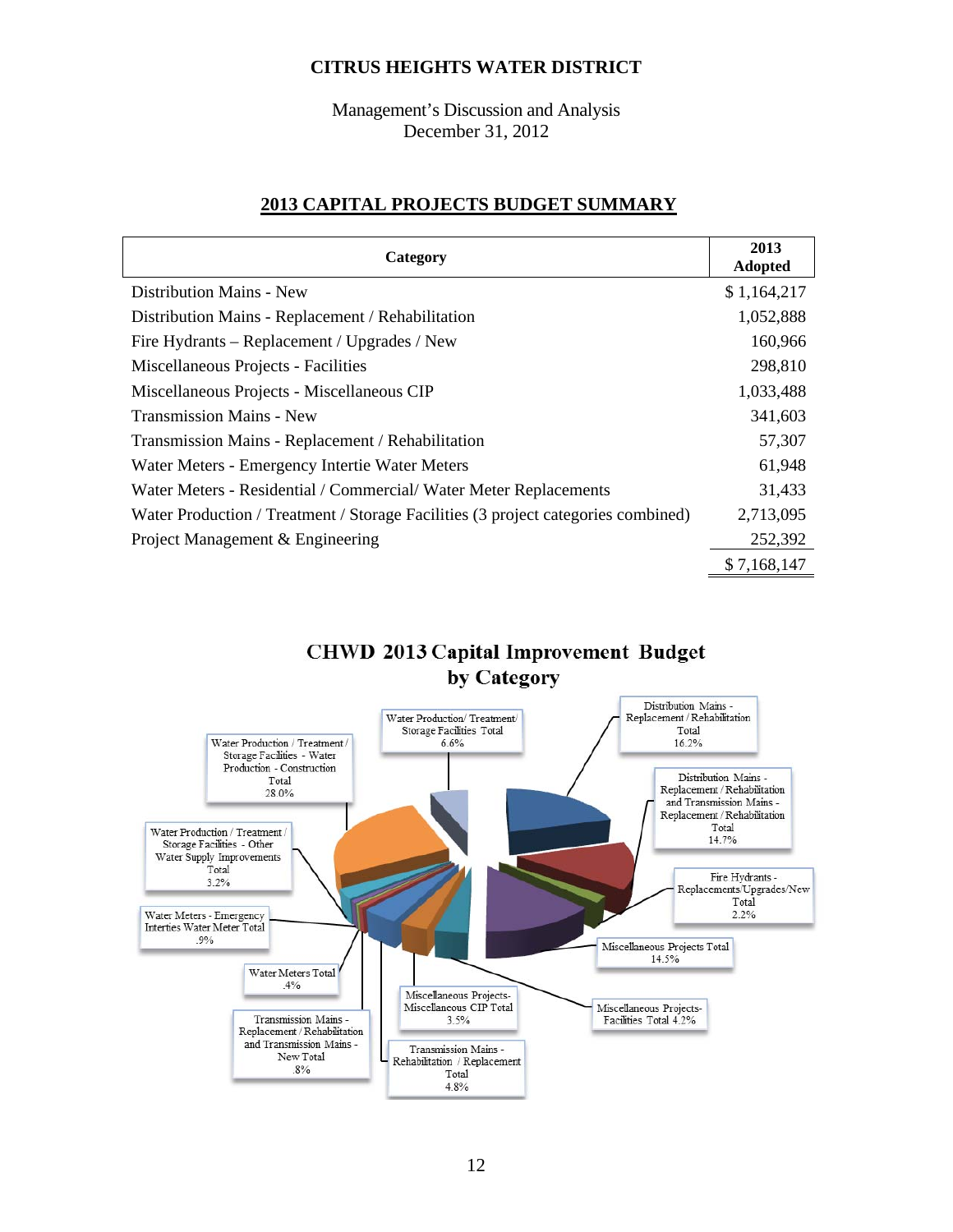### BALANCE SHEETS

## December 31, 2012 and 2011

|                                                                 |                                                       | 2012                            | 2011                  |
|-----------------------------------------------------------------|-------------------------------------------------------|---------------------------------|-----------------------|
| ASSETS AND DEFERRED OUTFLOWS                                    |                                                       |                                 |                       |
| <b>CURRENT ASSETS</b><br>Cash and investments                   |                                                       | \$<br>9,098,231                 | 8,409,408<br>S        |
| Accounts receivable                                             |                                                       | 1,668,619                       | 1,555,584             |
| Due from other governments                                      |                                                       | 190,908                         | 252,804               |
| Accrued interest receivable                                     |                                                       | 5,270                           | 6,216                 |
| Inventory                                                       |                                                       | 345,208                         | 357,156               |
| Prepaid expenses and other assets                               |                                                       | 672,231                         | 806,568               |
|                                                                 | TOTAL CURRENT ASSETS                                  | 11,980,467                      | 11,387,736            |
| <b>RESTRICTED ASSETS</b>                                        |                                                       |                                 |                       |
| Restricted cash and investments                                 |                                                       | 536,967                         | 731,706               |
| CAPITAL ASSETS, NET                                             |                                                       | 46,389,365                      | 44,498,471            |
|                                                                 | <b>TOTAL ASSETS</b>                                   | 58,906,799                      | 56,617,913            |
| DEFERRED OUTFLOWS                                               |                                                       |                                 |                       |
| Deferred amount from refunding debt                             |                                                       | 101,143                         | 114,194               |
|                                                                 | TOTAL ASSETS AND DEFERRED OUTFLOWS                    | $$59,007,942 \quad $56,732,107$ |                       |
| LIABILITIES, DEFERRED INFLOWS, AND NET POSITION                 |                                                       |                                 |                       |
| <b>CURRENT LIABILITIES</b><br>Accounts payable                  |                                                       | \$<br>440,964                   | 328,554<br>S          |
| Accrued payroll                                                 |                                                       | 92,962                          | 77,071                |
| Accrued interest payable                                        |                                                       | 78,638                          | 99,212                |
| Deposits payable                                                |                                                       | 244,439                         | 208,516               |
| Current portion of long-term liabilities                        |                                                       | 740,033                         | 731,610               |
| <b>LONG-TERM LIABILITIES</b>                                    | TOTAL CURRENT LIABILITIES                             | 1,597,036                       | 1,444,963             |
| Certificates of participation                                   |                                                       | 6,011,944                       | 6,693,041             |
| Accrued other postemployment benefits                           |                                                       | 434,848                         | 336,341               |
| Compensated absences                                            |                                                       | 246,268                         | 242,790               |
|                                                                 | TOTAL LONG-TERM LIABILITIES                           | 6,693,060                       | 7,272,172             |
|                                                                 | <b>TOTAL LIABILITIES</b>                              | 8,290,096                       | 8,717,135             |
| DEFERRED INFLOWS<br>Deferred amount from refunding debt         |                                                       | 30,497                          |                       |
|                                                                 |                                                       |                                 |                       |
| <b>NET POSITION</b>                                             |                                                       |                                 |                       |
| Net investment in capital assets<br>Restricted for debt service |                                                       | 40,384,388<br>536,967           | 38,151,330<br>731,706 |
| Unrestricted                                                    |                                                       | 9,765,994                       | 9,131,936             |
|                                                                 | TOTAL NET POSITION                                    | 50,687,349                      | 48,014,972            |
|                                                                 | TOTAL LIABILITIES, DEFERRED INFLOWS, AND NET POSITION | \$59,007,942                    | \$56,732,107          |
|                                                                 |                                                       |                                 |                       |

The accompanying notes are an integral part of these financial statements.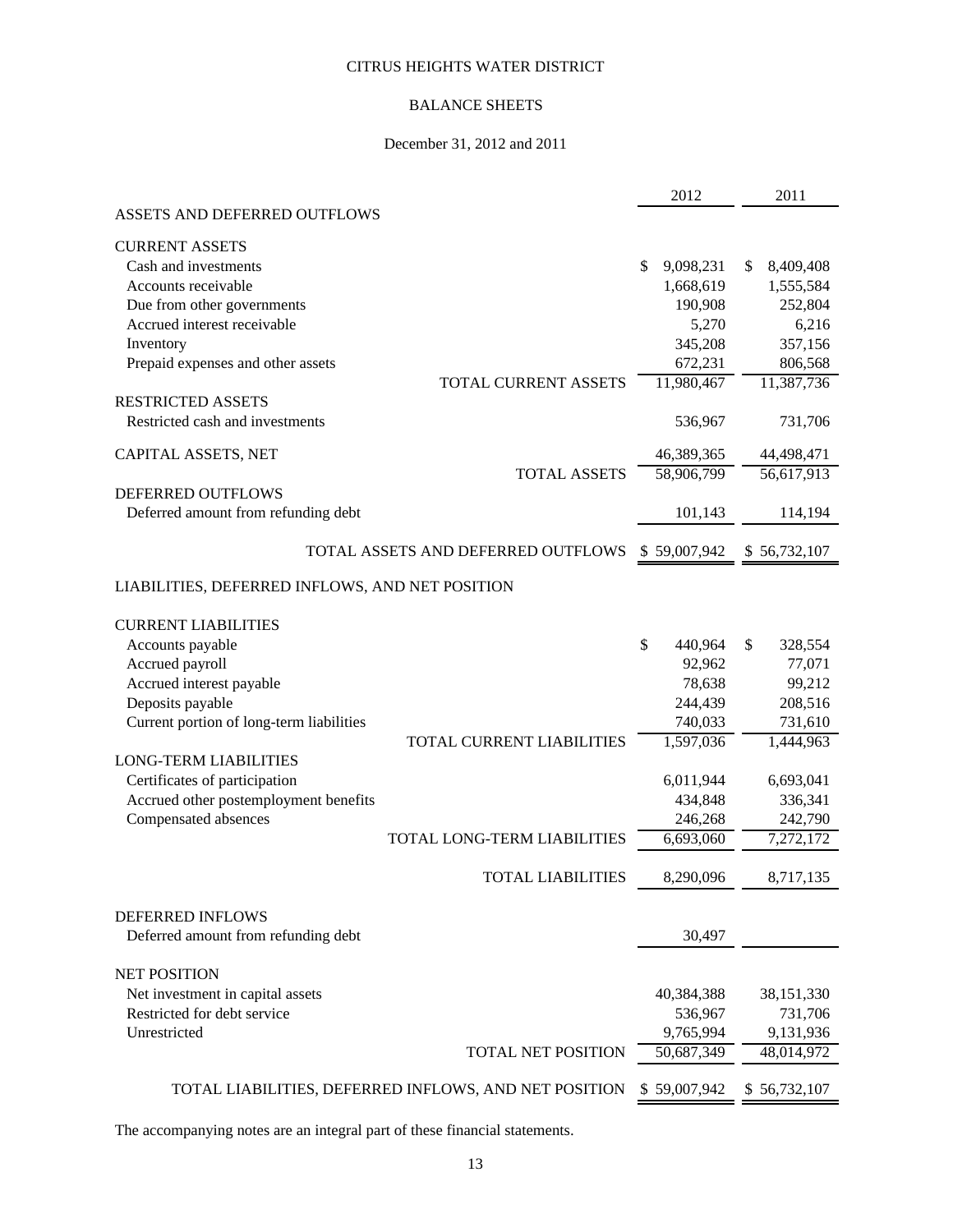## STATEMENTS OF REVENUES, EXPENSES AND CHANGES IN NET POSITION

### For the Years Ended December 31, 2012 and 2011

|                                              | 2012                    | 2011                  |
|----------------------------------------------|-------------------------|-----------------------|
|                                              |                         |                       |
| <b>OPERATING REVENUES</b><br>Water sales     |                         |                       |
| Connection and other fees                    | \$10,285,029<br>408,379 | \$<br>9,833,125       |
| TOTAL OPERATING REVENUES                     | 10,693,408              | 394,087<br>10,227,212 |
|                                              |                         |                       |
| <b>OPERATING EXPENSES</b>                    |                         |                       |
| Customer service, administration and general | 2,471,991               | 2,302,582             |
| Water purchases                              | 2,219,550               | 2,102,734             |
| Transmission and distribution                | 1,211,230               | 1,086,422             |
| Pumping and well maintenance                 | 130,045                 | 162,835               |
| Conservation                                 | 74,923                  | 121,700               |
| Depreciation and amortization                | 1,778,195               | 1,801,434             |
| <b>TOTAL OPERATING EXPENSES</b>              | 7,885,934               | 7,577,707             |
| <b>NET INCOME FROM OPERATIONS</b>            | 2,807,474               | 2,649,505             |
| NON-OPERATING (EXPENSES) REVENUES            |                         |                       |
| Investment income                            | 24,067                  | 28,618                |
| Miscellaneous income                         | 16,127                  | 10,057                |
| Grant revenue                                | 3,126                   | 22,699                |
| Reimbursements                               |                         | 1,145,804             |
| Interest expense                             | (243, 737)              | (257, 183)            |
| Loss on disposal of capital assets           | (31, 125)               | (30,516)              |
| TOTAL NON-OPERATING (EXPENSES) REVENUES      | (231, 542)              | 919,479               |
|                                              |                         |                       |
| <b>CAPITAL CONTRIBUTIONS</b>                 |                         |                       |
| Contributed assets                           | 96,445                  | 228,952               |
| TOTAL CAPITAL CONTRIBUTIONS                  | 96,445                  | 228,952               |
| <b>CHANGE IN NET POSITION</b>                | 2,672,377               | 3,797,936             |
| Net position at beginning of year            | 48,014,972              | 44,217,036            |
| NET POSITION AT END OF YEAR                  | \$50,687,349            | \$48,014,972          |

The accompanying notes are an integral part of these financial statements.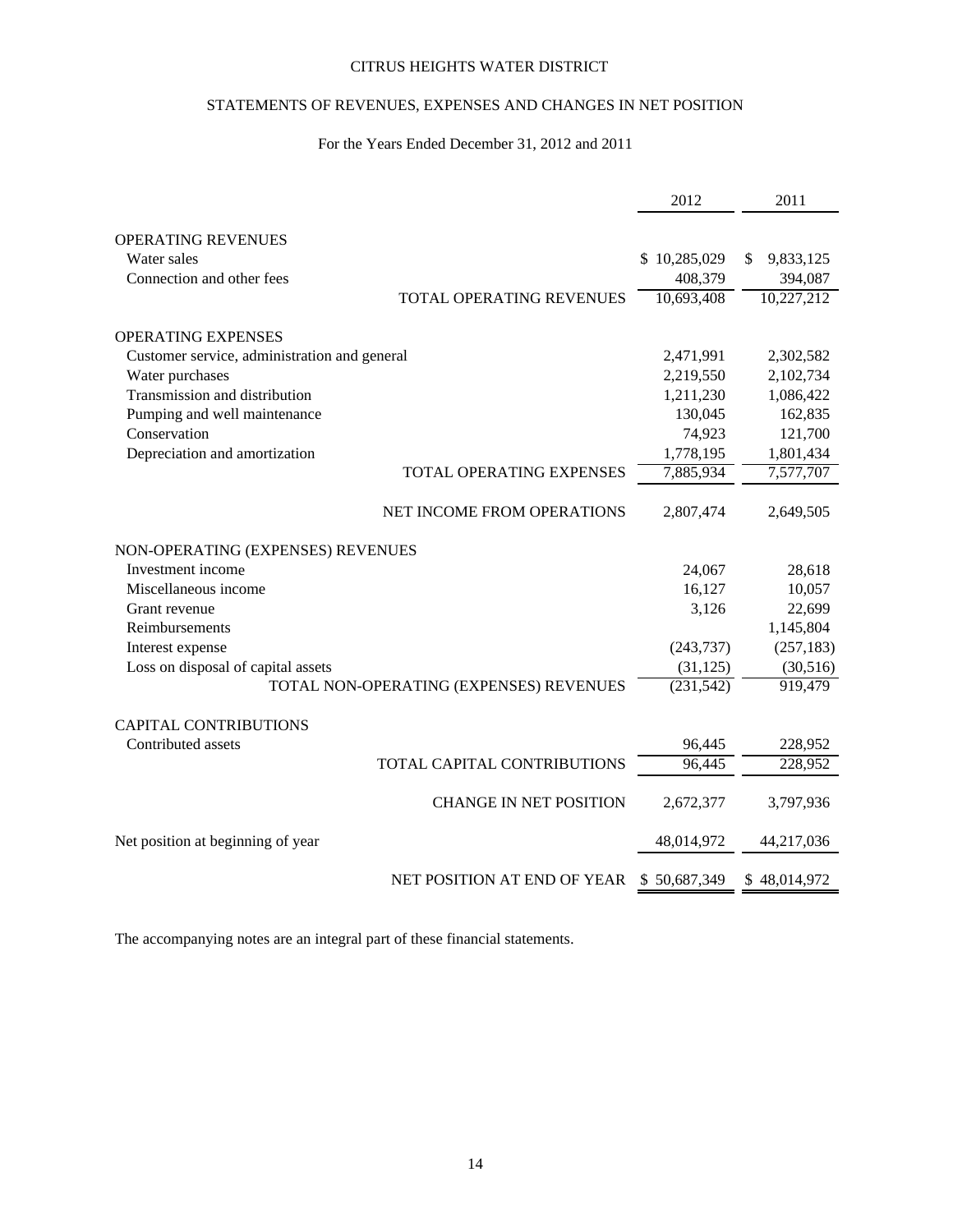### STATEMENTS OF CASH FLOWS

## For the Years Ended December 31, 2012 and 2011

|                                                                                      | 2012                     | 2011                     |
|--------------------------------------------------------------------------------------|--------------------------|--------------------------|
|                                                                                      |                          |                          |
| CASH FLOWS FROM OPERATING ACTIVITIES                                                 |                          |                          |
| Cash receipts from customers                                                         | \$10,616,296             | \$10,285,991             |
| Cash paid to suppliers for goods and services<br>Cash paid to employees for services | (3,901,564)              | (3,653,936)              |
| NET CASH PROVIDED BY OPERATING ACTIVITIES                                            | (1,851,181)<br>4,863,551 | (1,904,279)<br>4,727,776 |
|                                                                                      |                          |                          |
| CASH FLOWS FROM NONCAPITAL FINANCING ACTIVITIES                                      |                          |                          |
| Receipts from other net nonoperating revenues                                        | 81,149                   | 1,358,895                |
| NET CASH PROVIDED BY NONCAPITAL FINANCING ACTIVITIES                                 | 81,149                   | 1,358,895                |
| CASH FLOWS FROM CAPITAL AND RELATED FINANCING ACTIVITIES                             |                          |                          |
| Purchase or construction of capital assets                                           | (3,625,483)              | (3,033,877)              |
| Payments on certificates of participation                                            | (3, 115, 000)            | (410,000)                |
| Proceeds from the issuance of long-term debt                                         | 2,542,396                |                          |
| Interest paid on capital debt                                                        | (311, 525)               | (204, 506)               |
| Proceeds from disposal of capital assets                                             | 33,983                   |                          |
| NET CASH USED BY CAPITAL AND                                                         |                          |                          |
| RELATED FINANCING ACTIVITIES                                                         | (4,475,629)              | (3,648,383)              |
|                                                                                      |                          |                          |
| CASH FLOWS FROM INVESTING ACTIVITIES                                                 |                          |                          |
| Investment income received<br>NET CASH PROVIDED BY INVESTING ACTIVITIES              | 25,013<br>25,013         | 27,092<br>27,092         |
|                                                                                      |                          |                          |
| NET INCREASE IN CASH AND CASH EQUIVALENTS                                            | 494,084                  | 2,465,380                |
|                                                                                      |                          |                          |
| Cash and cash equivalents at beginning of year                                       | 9,141,114                | 6,675,734                |
| CASH AND CASH EQUIVALENTS AT END OF YEAR                                             | 9,635,198<br>\$          | 9,141,114                |
|                                                                                      |                          |                          |
| Cash and cash equivalents consist of the following:                                  |                          |                          |
| Unrestricted                                                                         | \$<br>9,098,231          | 8,409,408                |
| Restricted                                                                           | 536,967                  | 731,706                  |
|                                                                                      |                          |                          |
|                                                                                      | 9,635,198                | 9, 141, 114              |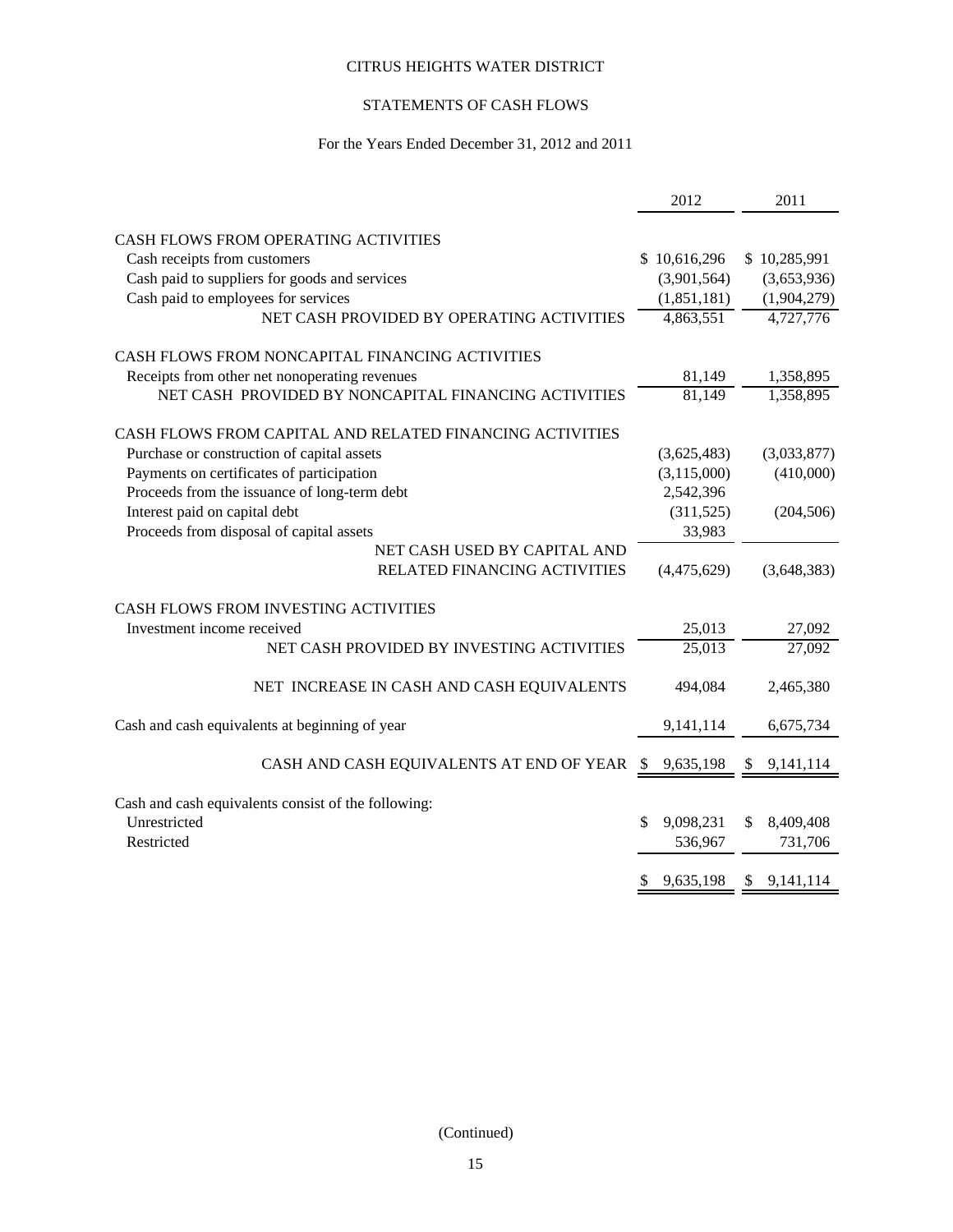## STATEMENTS OF CASH FLOWS (Continued)

## For the Years Ended December 31, 2012 and 2011

|                                                        | 2012            |     | 2011      |
|--------------------------------------------------------|-----------------|-----|-----------|
| RECONCILIATION OF NET INCOME FROM OPERATIONS TO        |                 |     |           |
| NET CASH PROVIDED BY OPERATING ACTIVITIES:             |                 |     |           |
| Net income from operations                             | \$<br>2,807,474 | \$. | 2,649,505 |
| Adjustments to reconcile net income from operations to |                 |     |           |
| net cash provided by operating activities:             |                 |     |           |
| Depreciation and amortization                          | 1,778,195       |     | 1,801,434 |
| Changes in assets and liabilities:                     |                 |     |           |
| Accounts receivable                                    | (113,035)       |     | 51,076    |
| Inventory                                              | 11,948          |     | (37, 115) |
| Prepaid expenses and other assets                      | 134,337         |     | (77, 953) |
| Accounts payable                                       | 112,410         |     | 272,369   |
| Accrued payroll                                        | 15,891          |     | 382       |
| Deposits payable                                       | 35,923          |     | 7,703     |
| Accrued other postemployment benefits                  | 98,507          |     | 116,063   |
| Compensated absences                                   | (18,099)        |     | (55,688)  |
|                                                        |                 |     |           |
| NET CASH PROVIDED BY OPERATING ACTIVITIES              | \$<br>4,863,551 | \$  | 4,727,776 |
|                                                        |                 |     |           |
| SUPPLEMENTAL DISCLOSURE OF NON-CASH ACTIVITIES         |                 |     |           |
| Receipt of contributed assets                          | \$<br>96,445    | \$. | 228,952   |
| Deferred amount on bond refunding                      | \$<br>31,279    |     |           |
|                                                        |                 |     |           |

The accompanying notes are an integral part of these financial statements.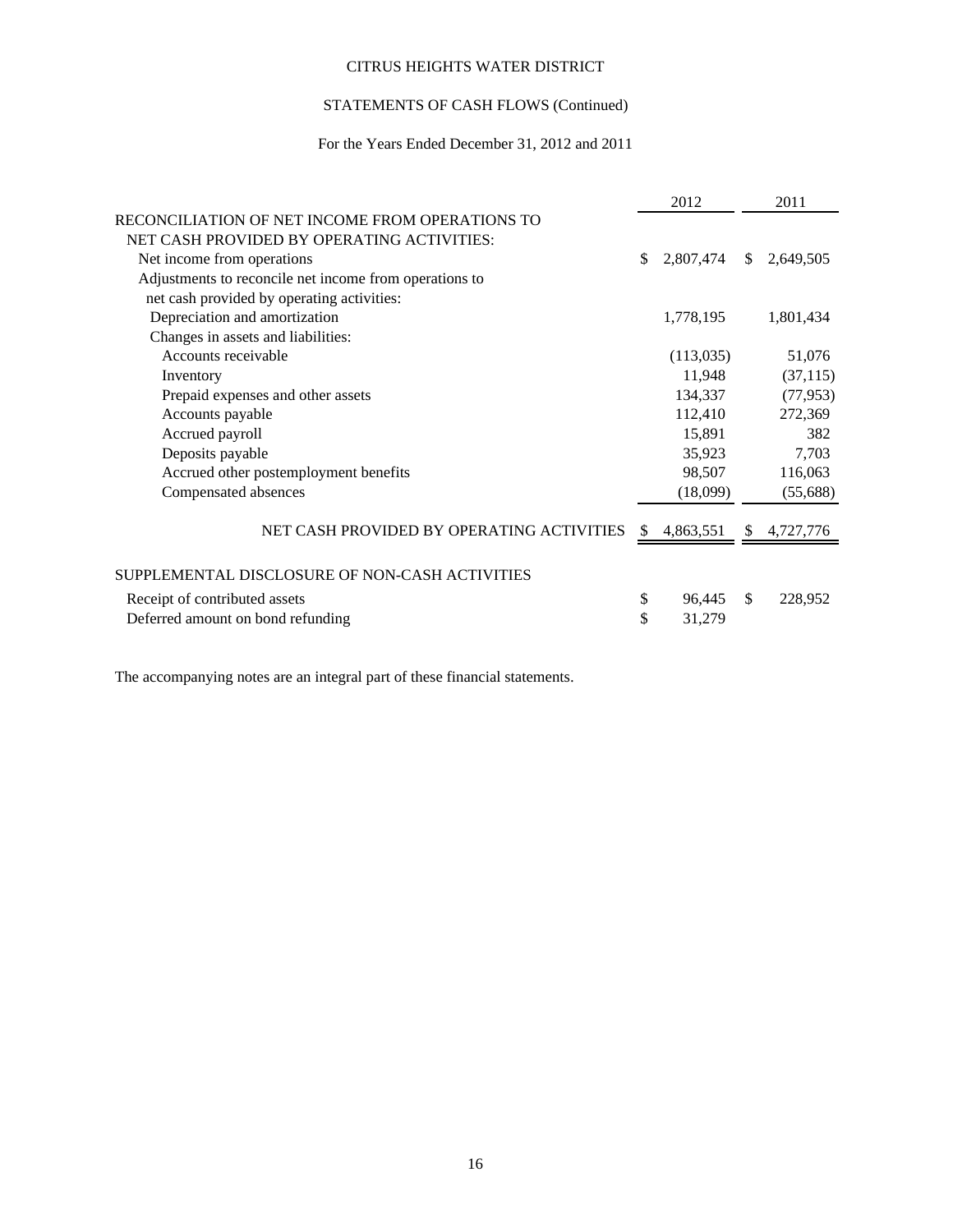#### NOTES TO THE BASIC FINANCIAL STATEMENTS

#### December 31, 2012 and 2011

#### NOTE A – REPORTING ENTITY AND SUMMARY OF SIGNIFICANT ACCOUNTING POLICIES

The basic financial statements of the Citrus Heights Water District (District) have been prepared in conformity with generally accepted accounting principles as applied to government units. The Governmental Accounting Standards Board (GASB) is the accepted standard setting body for establishing governmental accounting and financial reporting principles. The District is accounted for as an enterprise fund and applies all applicable Governmental Accounting Standards Board (GASB) pronouncements in its accounting and reporting. In addition, the District follows Financial Accounting Standards Board pronouncements issued on or before November 30, 1989, unless those pronouncements conflict with or contradict GASB pronouncements. The more significant of the District's accounting policies are described below.

Reporting Entity: The District was established on October 25, 1920 as an irrigation district under Division 11 of the Act of Legislature of the State of California. The District constructs and maintains waterworks and supplies domestic water in an area of approximately 12 square miles to 19,547 connections in Sacramento and Placer counties with an estimated population of 66,000. The District is governed by a Board of Directors consisting of three directors elected by residents of the District. The accompanying basic financial statements present the District and its component unit. The component unit discussed below is included in the District's reporting entity because of the significance of its operational and financial relationship with the District.

The District has created the Citrus Heights Water District Financing Corporation (the Corporation) to provide assistance to the District in the issuance of debt. Although legally separate from the District, the Corporation is reported as if it were part of the primary government because it shares a common Board of Directors with the District and its sole purpose is to provide financing to the District under the debt issuance documents of the District. Debt issued by the Corporation is reflected as debt of the District in these financial statements. The Corporation has no other transactions and does not issue separate financial statements.

Basis of Presentation – Fund Accounting: The District's resources are allocated to and accounted for in these basic financial statements as an enterprise fund type of the proprietary fund group. The enterprise fund is used to account for operations that are financed and operated in a manner similar to private business enterprises, where the intent of the governing body is that the costs (expenses, including depreciation) of providing goods or services to the general public on a continuing basis be financed or recovered primarily through user charges, or where the governing body has decided that periodic determination of revenues earned, expenses incurred, and/or net income is appropriate for capital maintenance, public policy, management control, accountability, or other policies. Net position for the enterprise fund represent the amount available for future operations.

Basis of Accounting: The accounting and financial reporting treatment applied to a fund is determined by its measurement focus. The enterprise fund type is accounted for on a flow of economic resources measurement focus. With this measurement focus, all assets, deferred outflows, liabilities, and deferred inflows associated with the operation of this fund are included on the balance sheet. Net position is segregated into amounts invested in capital assets, net of related debt, amounts restricted and amounts unrestricted. Enterprise fund type operating statements present increases (i.e., revenues) and decreases (i.e., expenses) in net total position.

The District uses the accrual basis of accounting. Under this method, revenues are recorded when earned and expenses are recorded at the time liabilities are incurred. Grant revenue is recognized when program expenditures are incurred in accordance with program guidelines. When such funds are received they are recorded as deferred outflows until earned. Earned but unbilled water services are accrued as revenue. Water lines are constructed by private developers and then dedicated to the District, which is then responsible for their future maintenance. These lines are recorded as capital contributions when they pass inspection by the District and the estimated costs are capitalized as donated pipelines.

Operating revenues and expenses consist of those revenues and expenses that result from the ongoing principal operations of the District. Operating revenues consist primarily of charges for services. Non-operating revenues and expense consist of those revenues and expenses that are related to financing and investing types of activities and result from nonexchange transactions or ancillary activities.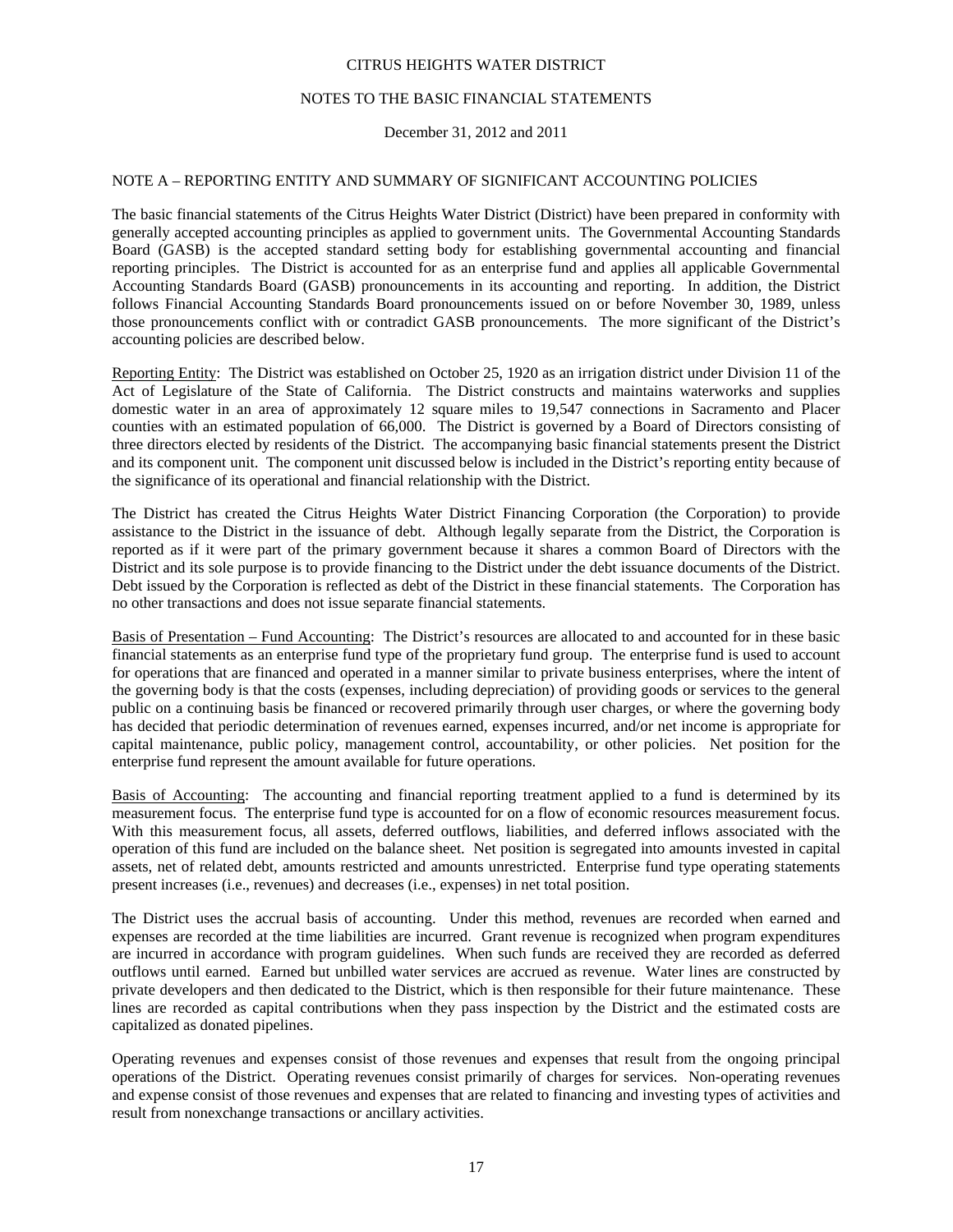#### NOTES TO THE BASIC FINANCIAL STATEMENTS (CONTINUED)

#### December 31, 2012 and 2011

#### NOTE A – REPORTING ENTITY AND SUMMARY OF SIGNIFICANT ACCOUNTING POLICIES (Continued)

When both restricted and unrestricted resources are available for use, it is the District's policy to use restricted resources first, then unrestricted resources as they are needed.

Use of Estimates: The preparation of financial statements in conformity with generally accepted accounting principles requires management to make estimates and assumptions that affect the reported amounts of assets and liabilities and disclosure of contingent assets and liabilities at the date of the financial statements and the reported amounts of revenues and expenses during the reporting period. Actual results could differ from those estimates.

Cash and Cash Equivalents: For purposes of the statement of cash flows, the District considers all highly liquid debt instruments purchased with a maturity of three months or less to be cash equivalents. Cash and cash equivalents held include bank deposits and restricted and unrestricted investments in money market mutual funds and LAIF.

Restricted Assets: Certain proceeds of the District's long-term debt are classified as restricted investments on the balance sheet because their use is limited by applicable debt covenants.

Investments: Investments are stated at their fair value, which represents the quoted or stated market value. Investments that are not traded on a market, such as investments in external pools, are valued based on the stated fair value as represented by the external pool.

Inventory: Inventory consists primarily of materials used in the construction and maintenance of the water distribution facilities and is valued on a first-in, first-out basis.

Capital Assets: Capital assets are recorded at historical cost. Donated assets are valued at estimated fair value on the date received. Self-constructed assets are recorded based on the amount of direct labor, material, and certain overhead charged to the asset construction. Depreciation is calculated using the straight-line method over the following estimated useful lives:

|                             | Estimated     |
|-----------------------------|---------------|
| Description                 | Life          |
|                             |               |
| Pipeline and infrastructure | $20-40$ years |
| Equipment and machinery     | $5-10$ years  |
| <b>Buildings</b>            | $15-40$ years |
| Well improvements           | 40 years      |
| Donated pipelines           | 40 years      |
| Improvements                | 40 years      |

Depreciation expense aggregated \$1,765,926 and \$1,790,727 for the years ended December 31, 2012 and 2011, respectively, and is included with depreciation and amortization expense.

Maintenance and repairs are charged to operations when incurred. It is the District's policy to capitalize all capital assets with a cost of more than \$1,000 for tangible personal property and \$3,000 for infrastructure, building or improvements. Costs of assets sold or retired (and the related amounts of accumulated depreciation) are eliminated from the balance sheet in the year of sale or retirement, and the resulting gain or loss is recognized in operations.

Bond Premiums and Deferred Bond Issuance Costs: Bond premiums are deferred and amortized over the lives of the bonds. Long-term liabilities are reported net of the applicable bond premiums. Bond issuance costs are recognized as an expense in the period incurred.

Compensated Absences: The District's policy allows employees to accumulate earned but unused annual leave, management leave and compensatory time-off which will be paid to employees upon separation from the District's service. The cost of annual leave, management leave and compensatory time-off is recognized in the period earned.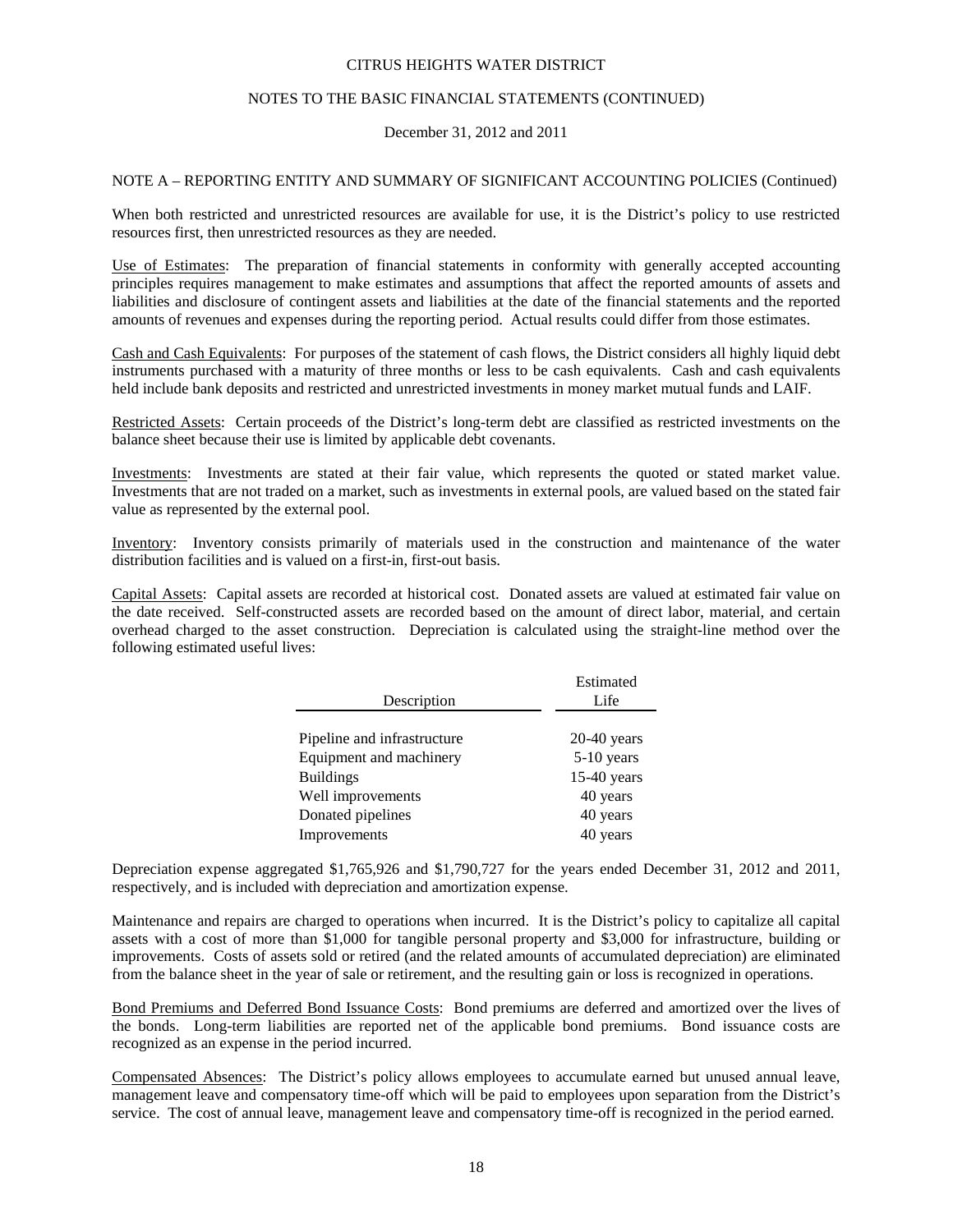#### NOTES TO THE BASIC FINANCIAL STATEMENTS (CONTINUED)

#### December 31, 2012 and 2011

#### NOTE A – REPORTING ENTITY AND SUMMARY OF SIGNIFICANT ACCOUNTING POLICIES (Continued)

Upon death while employed by the District or retirement from the District, employees are paid one-third of their accumulated sick leave time. This amount is also recognized in the period earned.

New Pronouncements: Effective January 1, 2012, the District implemented GASB Statement No. 63, *Financial Reporting of Deferred Outflows of Resources, Deferred Inflows of Resources, and Net Position*. This Statement provides financial reporting guidance for deferred outflows and inflows of resources. Concepts Statement No. 4, *Elements of Financial Statements*, introduced and defined those elements as consumptions of net assets by the government that is applicable to a future reporting period, and an acquisition of net assets by the government that is applicable to a future reporting period, respectively. This Statement amends the net assets reporting requirements of Statement No. 34 and other pronouncements by incorporating deferred inflows and outflows into the definitions of the required components of residual measure and be renaming that measure as net position, rather than net assets.

Effective January 1, 2012, the District implemented GASB Statement No. 65, *Items Previously Reported as Assets and Liabilities*. This Statement establishes accounting and financial reporting standards that reclassify, as deferred outflows and inflows of resources, certain items that were previously reported as assets and liabilities and recognizes, as outflows or inflows of resources, certain items that were previously reported as assets and liabilities. The unrestricted net position at December 31, 2012 decreased by \$186,049 due to the implementation of GASB 65. Previous to GASB 65, bond issuance costs were classified as an asset and amortized over the life of the related debt issuance. Under GASB 65, bond issuance costs are now classified as a current-period outflow of resources and expensed.

In June 2012, the GASB approved Statement No. 68, *Accounting and Financial Reporting for Pensions*. This Statement requires governments providing defined benefit pension plans to recognize their long-term obligation for pension benefits as a liability on the statement of net position and to more comprehensively and comparably measure the annual costs of pension benefits. This Statement also requires revised and new note disclosures and required supplementary information (RSI) to be reported by employers. The implementation of this GASB Statement will have a significant impact on the District's financial statements and is effective for the District's December 31, 2015 financial statements.

#### NOTE B – CASH AND INVESTMENTS

Cash and investments as December 31, 2012 and 2011 are classified in the accompanying financial statements as follows:

|                                                              |                            |              | 2012                 |    | 2011                 |
|--------------------------------------------------------------|----------------------------|--------------|----------------------|----|----------------------|
| Cash and cash equivalents<br>Restricted cash and investments |                            | <sup>S</sup> | 9,098,231<br>536,967 | -S | 8,409,408<br>731,706 |
|                                                              | Total cash and investments |              | 9,635,198            | -S | 9,141,114            |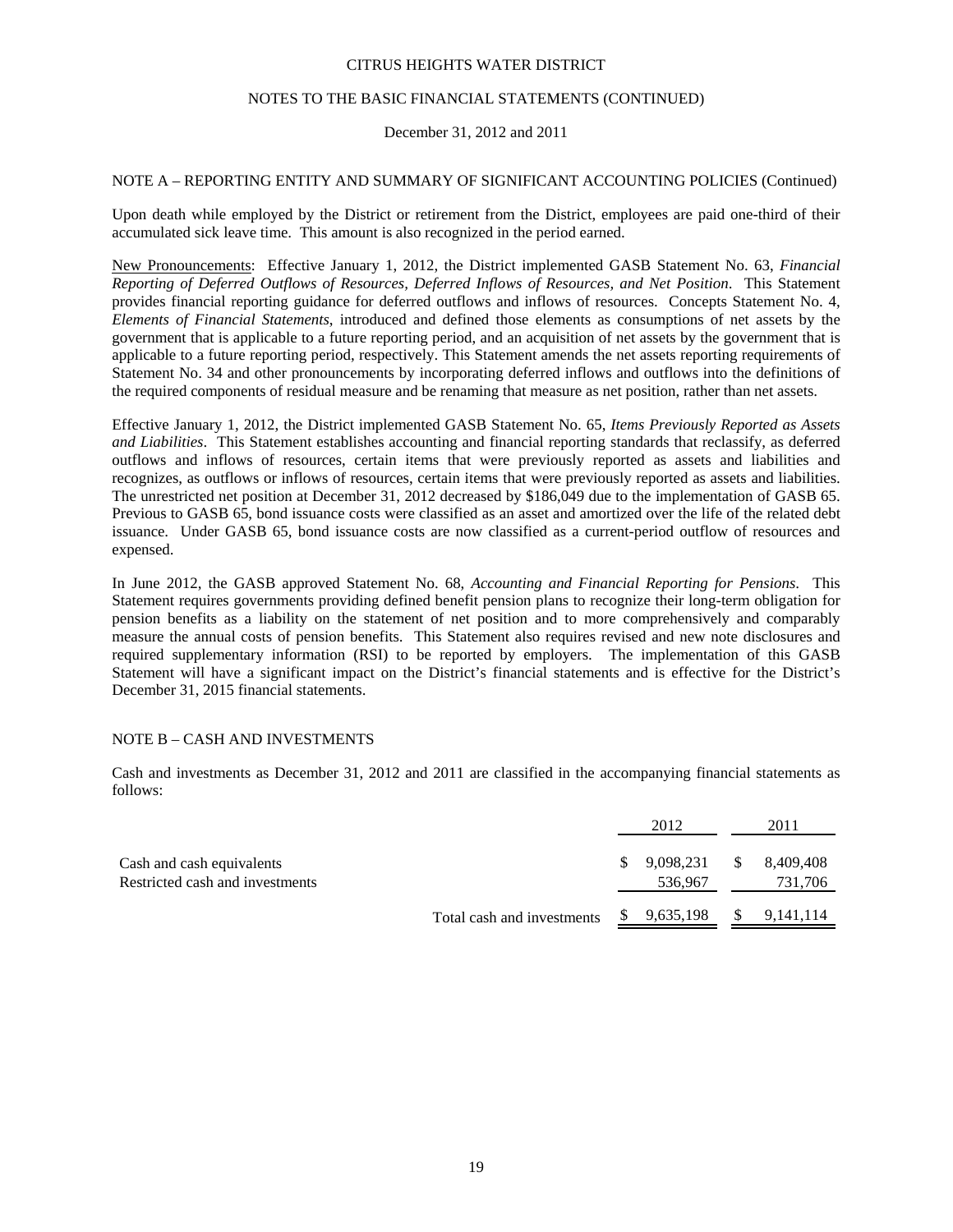#### NOTES TO THE BASIC FINANCIAL STATEMENTS (CONTINUED)

#### December 31, 2012 and 2011

#### NOTE B – CASH AND INVESTMENTS (Continued)

Cash and investments as of December 31, 2012 and 2011 consisted of the following:

|                                                    | 2012      |   | 2011      |
|----------------------------------------------------|-----------|---|-----------|
| Cash on hand                                       | \$<br>550 | S | 550       |
| Deposits with financial institutions               | 2,607,293 |   | 1,838,817 |
| Total cash                                         | 2,607,843 |   | 1,839,367 |
| Certificates of deposit                            |           |   | 103,486   |
| Investments in Local Agency Investment Fund (LAIF) | 6,490,388 |   | 6,466,555 |
| Held by fiscal agent:                              |           |   |           |
| Money market mutual fund                           | 536,967   |   | 731,706   |
| Total investments                                  | 7,027,355 |   | 7,301,747 |
| Total cash and investments                         | 9,635,198 |   | 9.141.114 |

Investment Policy: California statutes authorize districts to invest idle, surplus or reserve funds in a variety of credit instruments as provided for in the California Government Code, Section 53600, Chapter 4 - Financial Affairs. The table below identifies the investment types that are authorized for the District by the California Government Code (or the District's investment policy, where more restrictive) that address interest rate risk, credit risk, and concentration of credit risk. This table does not address investments of debt proceeds held by the bond trustee that are governed by the provisions of debt agreements of the District, rather than the general provisions of the California Government Code or the District's investment policy. During the year ended December 31, 2012, the District's permissible investments included the following instruments:

| Authorized<br>Investment Type       | Maximum<br>Maturity | Maximum<br>Percentage<br>of Portfolio* | Maximum<br>Investment<br>in One Issuer |
|-------------------------------------|---------------------|----------------------------------------|----------------------------------------|
| Local Agency Bonds                  | 5 years             | None                                   | None                                   |
| U.S. Treasury Obligations           | 5 years             | None                                   | None                                   |
| U.S. Agency Securities              | 5 years             | None                                   | None                                   |
| State of California obligations     | 5 years             | None                                   | None                                   |
| <b>Bankers Acceptances</b>          | 180 days            | 40%                                    | 30%                                    |
| Commercial Paper                    | 270 days            | 40%                                    | 10%                                    |
| Negotiable Certificates of Deposits | 5 years             | 30%                                    | None                                   |
| <b>Repurchase Agreements</b>        | 92 days             | 20%                                    | None                                   |
| Medium Term Corporate Notes         | 5 years             | 30%                                    | None                                   |
| Money Market Mutual Funds           | N/A                 | 20%                                    | 10%                                    |
| Mortgage pass-through securities    | 5 years             | 20%                                    | None                                   |
| LAIF                                | N/A                 | None                                   | None                                   |

\*Excluding amounts held by the bond trustee that are not subject to California Government Code restrictions.

The District complied with the provisions of the California Government Code (or the District's investment policy, where more restrictive) pertaining to the types of investments held, the institutions in which deposits were made and the security requirements. The District will continue to monitor compliance with applicable statutes pertaining to public deposits and investments.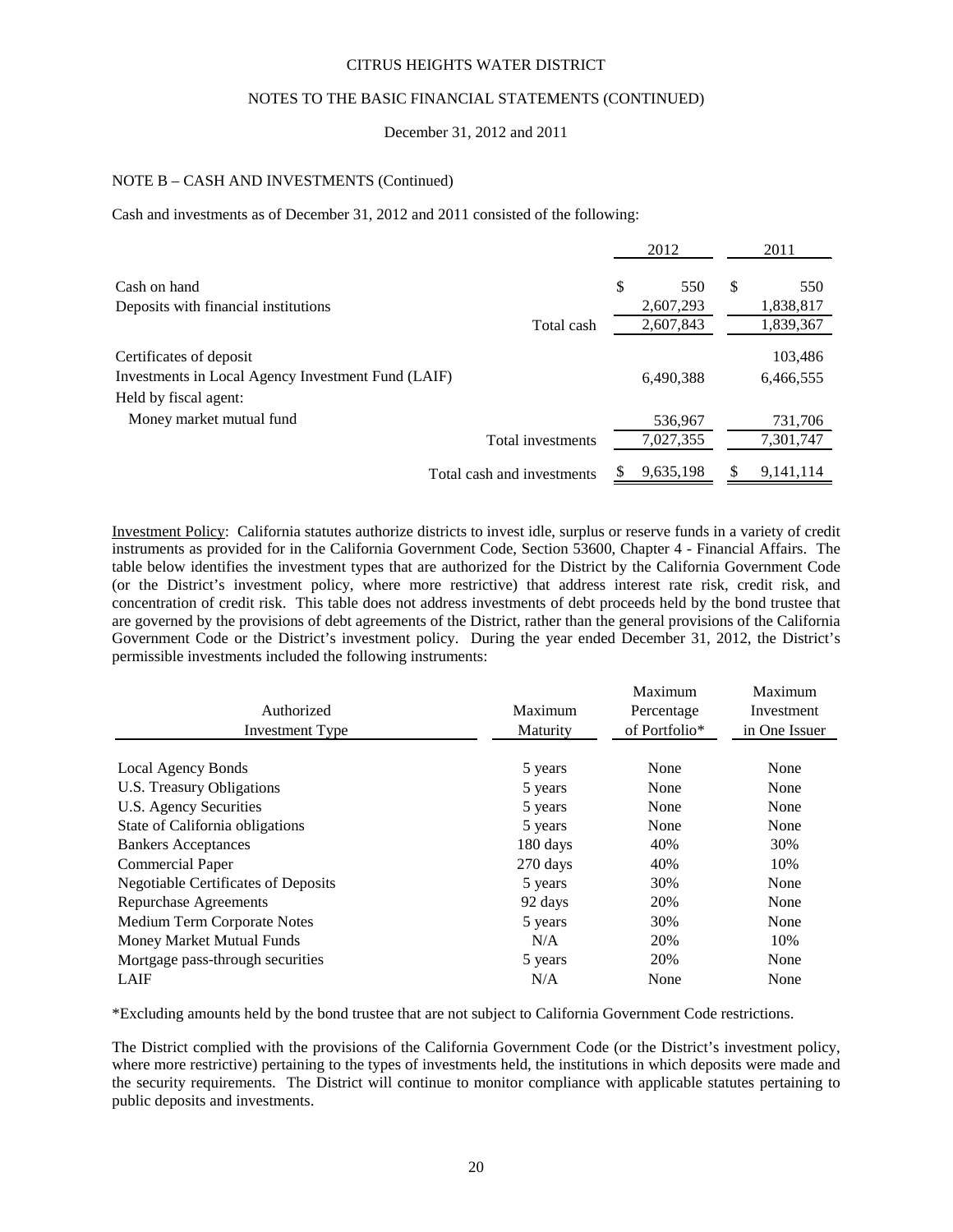#### NOTES TO THE BASIC FINANCIAL STATEMENTS (CONTINUED)

#### December 31, 2012 and 2011

#### NOTE B – CASH AND INVESTMENTS (Continued)

Investments Authorized by Debt Agreements: Investment of debt proceeds held by the bond trustee are governed by provisions of the debt agreements, rather than the general provisions of the California Government Code or the District's investment policy. The Certificates of Participation debt agreements contain certain provisions that address interest rate risk and credit risk, but not concentration of credit risk.

|                                 |          | Maximum      | Maximum       |
|---------------------------------|----------|--------------|---------------|
| Authorized                      | Maximum  | Percentage   | Investment    |
| Investment Type                 | Maturity | of Portfolio | in One Issuer |
|                                 |          |              |               |
| Local Agency Bonds              | None     | None         | None          |
| U.S. Treasury Obligations       | None     | None         | None          |
| U.S. Agency Securities          | None     | None         | None          |
| <b>Bankers Acceptances</b>      | 1 year   | None         | None          |
| Commercial Paper                | None     | None         | None          |
| <b>Certificates of Deposits</b> | None     | None         | None          |
| <b>Investment Agreements</b>    | None     | None         | None          |
| Repurchase Agreements           | None     | None         | None          |

Interest Rate Risk: Interest rate risk is the risk that changes in market interest rates will adversely affect the fair value of an investment. Generally, the longer the maturity of an investment, the greater the sensitivity of its fair value to changes in market interest rates. One of the ways the District manages its exposure to interest rate risk is by purchasing a combination of shorter term and longer term investments and by timing cash flows from maturities so that a portion of the portfolio is maturing or coming close to maturity evenly over time as necessary to provide the cash flow and liquidity needed for operations.

Information about the sensitivity of the fair values of the District's investments (including investments held by bond trustee) to market interest rate fluctuations is provided by the following table that shows the distribution of the District's investments by maturity:

|                                                    |       | <b>Remaining Maturity</b><br>(in Months) |           |                      |           |
|----------------------------------------------------|-------|------------------------------------------|-----------|----------------------|-----------|
|                                                    |       |                                          | Total     | 12 Months<br>or Less |           |
| LAIF                                               |       | <sup>\$</sup>                            | 6,490,388 | S                    | 6,490,388 |
| Held by bond trustee:<br>Money market mutual funds |       |                                          | 536,967   |                      | 536,967   |
|                                                    | Total |                                          | 7,027,355 |                      | 7,027,355 |

Credit Risk: Generally, credit risk is the risk that an issuer of an investment will not fulfill its obligation to the holder of the investment. This is measured by the assignment of a rating by a nationally recognized statistical rating organization. Presented below is the minimum rating required by (where applicable) the California Government Code, the District's investment policy, or debt agreements, and the actual rating as of year end for each investment type.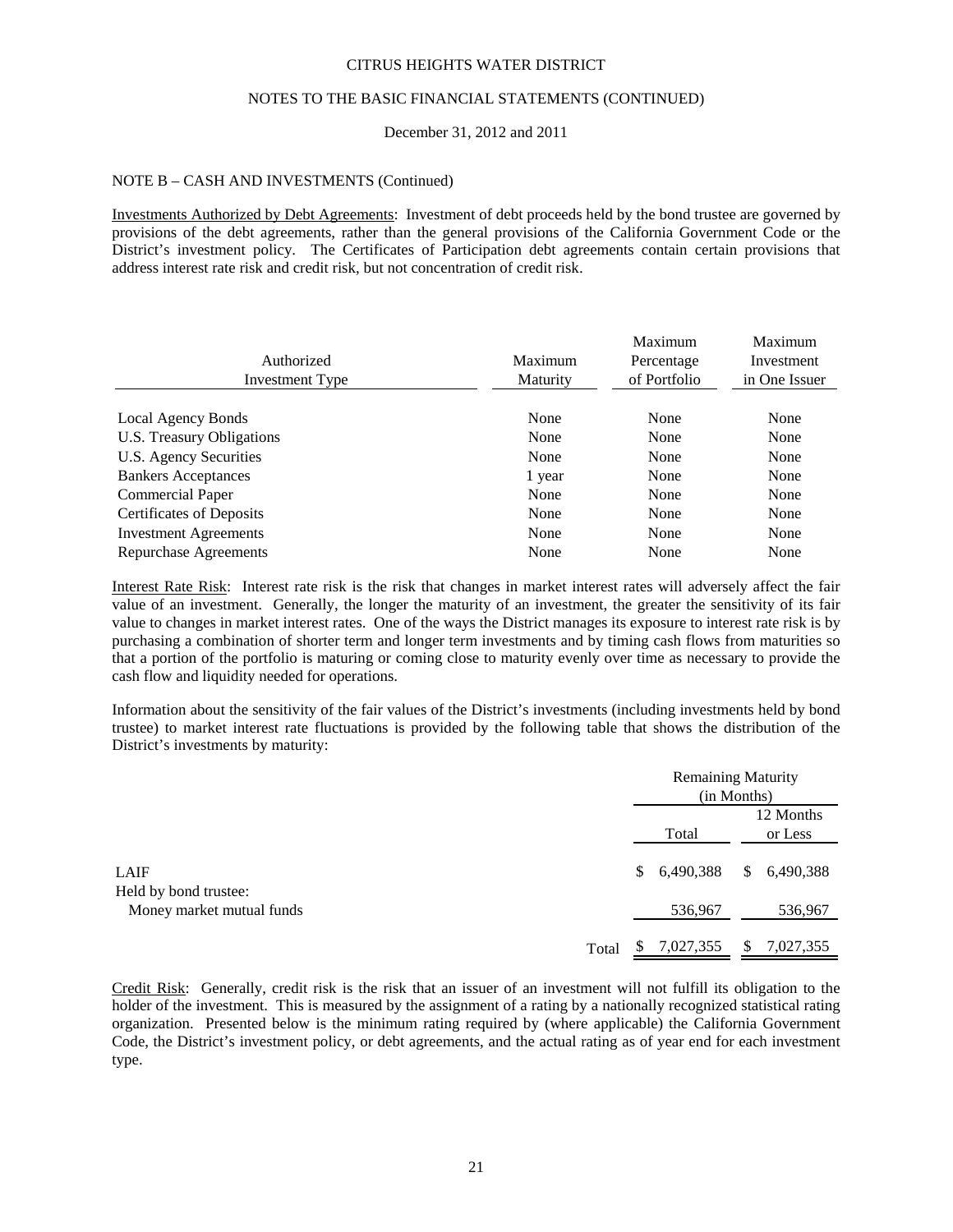#### NOTES TO THE BASIC FINANCIAL STATEMENTS (CONTINUED)

#### December 31, 2012 and 2011

#### NOTE B – CASH AND INVESTMENTS (Continued)

|                               | Minimum<br>Legal |    |           |   |         |   |           |  |  |           |
|-------------------------------|------------------|----|-----------|---|---------|---|-----------|--|--|-----------|
|                               | Rating           |    |           |   | Total   |   | AAA       |  |  | Not Rated |
| LAIF<br>Held by bond trustee: | N/A              | S. | 6,490,388 |   |         | S | 6,490,388 |  |  |           |
| Money market mutual funds     | AAA              |    | 536,967   | S | 536,967 |   |           |  |  |           |
|                               |                  |    | 7,027,355 |   | 536,967 |   | 6,490,388 |  |  |           |

Concentration of Credit Risk: The investment policy of the District limits the amount that can be invested in any one issuer to the lesser of the amount stipulated by the California Government Code or 50% of total investments, with the exception of U.S. Treasury obligations, U.S. Agency Securities and LAIF. There are no investments in any one issuer (other than mutual funds and external investment pools) that represent 5% or more of total District investments.

Custodial Credit Risk: Custodial credit risk for deposits is the risk that, in the event of the failure of a depository financial institution, a government will not be able to recover its deposits or will not be able to recover collateral securities that are in the possession of an outside party. The custodial credit risk for investments is the risk that, in the event of the failure of the counterparty (e.g., broker-dealer) to a transaction, a government will not be able to recover the value of its investment or collateral securities that are in the possession of another party. The California Government Code and the District's investment policy do not contain legal or policy requirements that would limit the exposure to custodial credit risk for deposits, other than the following provision for deposits: The California Government Code requires that a financial institution secure deposits made by state or local governmental units by pledging securities in an undivided collateral pool held by a depository regulated under state law (unless so waived by the governmental unit). The market value of the pledged securities in the collateral pool must equal at least 110% of the total amount deposited by the public agencies. California law also allows financial institutions to secure public agency deposits by pledging first trust deed mortgage notes having a value of 150% of the secured public deposits.

At December 31, 2012, the carrying amount of the District's deposits were \$2,607,293 and the balances in financial institutions were \$3,133,113. Of the balance in financial institutions, \$780,272 was covered by federal depository insurance and \$2,352,841 was collateralized as required by State law (Government Code Section 53630), by the pledging financial institution with assets held in a common pool for the District and other governmental agencies, but not in the name of the District. As of December 31, 2012, District investments in the following investment types were held by the same broker-dealer (counterparty) that was used by the District to buy the securities:

| Reported Investment Type  | Amount  |
|---------------------------|---------|
|                           |         |
| Money market mutual funds | 536,967 |

Investment in LAIF: LAIF is stated at amortized cost, which approximates fair value. The LAIF is a special fund of the California State Treasury through which local governments may pool investments. The total fair value amount invested by all public agencies in LAIF is \$63,196,977,710 managed by the State Treasurer. Of that amount, 1.87% is invested in structured notes and asset-back securities. No amounts were invested in derivative financial products. The Local Investment Advisory Board (Board) has oversight responsibility for LAIF. The Board consists of five members as designated by State Statute. The fair value of the District's investment in this pool is reported in the accompanying financial statements at amounts based upon the District's pro-rata share of the fair value provided by LAIF for the entire LAIF portfolio (in relation to the amortized cost of that portfolio). The balance available for withdrawal is based on the accounting records maintained by LAIF, which are recorded on an amortized cost basis.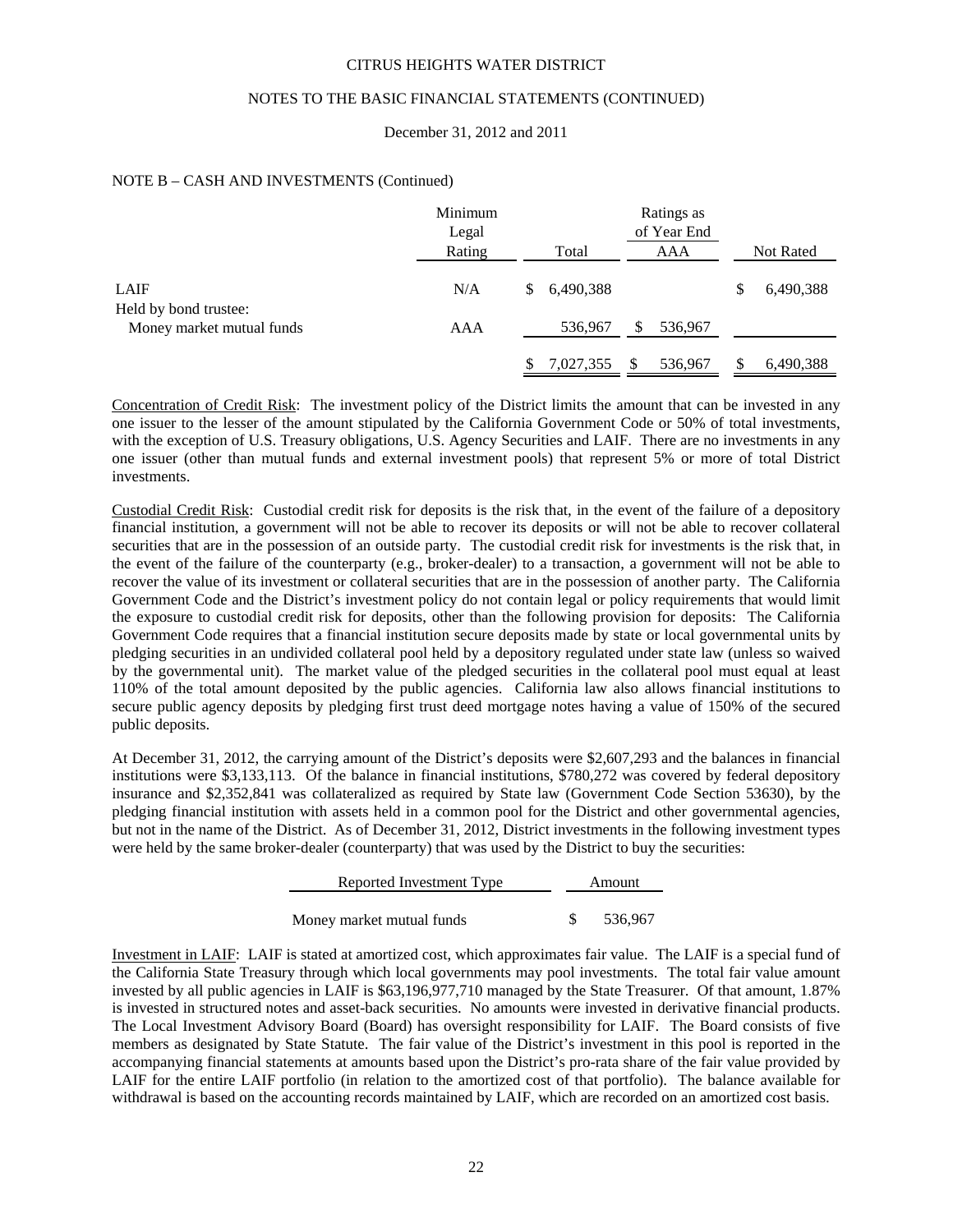## NOTES TO THE BASIC FINANCIAL STATEMENTS (CONTINUED)

## December 31, 2012 and 2011

### NOTE C – CAPITAL ASSETS

Capital asset activity for the years ended December 31, 2012 and 2011 are as follows:

|                                       | <b>Balance</b><br>January 1,<br>2012 | Additions       | <b>Balance</b><br>December 31,<br>2012 |                            |                  |
|---------------------------------------|--------------------------------------|-----------------|----------------------------------------|----------------------------|------------------|
|                                       |                                      |                 | Deletions                              | Transfers                  |                  |
| Capital assets not being depreciated: |                                      |                 |                                        |                            |                  |
| Land                                  | \$<br>824,210                        |                 |                                        |                            | \$<br>824,210    |
| Right of ways                         | 26,080                               |                 |                                        |                            | 26,080           |
| Construction in progress              | 1,217,151                            | 1,495,104<br>S. | S.                                     | $(3,599)$ \$ $(1,204,637)$ | 1,504,019        |
| Total capital assets,                 |                                      |                 |                                        |                            |                  |
| not being depreciated                 | 2,067,441                            | 1,495,104       | (3,599)                                | (1,204,637)                | 2,354,309        |
| Capital assets being depreciated:     |                                      |                 |                                        |                            |                  |
| Capacity entitlements                 | 5,615,262                            | 21,449          |                                        |                            | 5,636,711        |
| Improvements                          | 55,847                               |                 |                                        |                            | 55,847           |
| Pipelines and infrastructure          | 38,775,005                           | 1,871,639       | (194, 611)                             | 1,197,642                  | 41,649,675       |
| Equipment and machinery               | 2,643,804                            | 221,152         | (182, 757)                             | 6,995                      | 2,689,194        |
| Buildings and improvements            | 1,452,041                            | 9,105           |                                        |                            | 1,461,146        |
| Well improvements                     | 4,711,687                            | 7,034           |                                        |                            | 4,718,721        |
| Donated pipelines                     | 15,837,937                           | 96,445          |                                        |                            | 15,934,382       |
| Total capital assets,                 |                                      |                 |                                        |                            |                  |
| being depreciated                     | 69,091,583                           | 2,226,824       | (377, 368)                             | 1,204,637                  | 72,145,676       |
| Less accumulated depreciation for:    |                                      |                 |                                        |                            |                  |
| Capacity entitlements                 | (1,684,579)                          |                 |                                        |                            | (1,684,579)      |
| Improvements                          | (33,962)                             | (783)           |                                        |                            | (34, 745)        |
| Pipelines and infrastructure          | (13,727,016)                         | (1,070,468)     | 103,481                                |                            | (14, 694, 003)   |
| Equipment and machinery               | (2,237,095)                          | (126, 435)      | 212,342                                |                            | (2,151,188)      |
| <b>Buildings</b>                      | (582, 274)                           | (37, 388)       |                                        |                            | (619, 662)       |
| Well improvements                     | (801, 179)                           | (121, 181)      | 36                                     |                            | (922, 324)       |
| Donated pipelines                     | (7,594,448)                          | (409, 671)      |                                        |                            | (8,004,119)      |
| Total accumulated depreciation        | (26,660,553)                         | (1,765,926)     | 315,859                                |                            | (28, 110, 620)   |
| Total capital assets,                 |                                      |                 |                                        |                            |                  |
| being depreciated, net                | 42,431,030                           | 460,898         | (61, 509)                              | 1,204,637                  | 44,035,056       |
| Capital assets, net                   | 44,498,471<br>\$                     | 1,956,002<br>\$ | \$<br>(65, 108)                        | \$                         | \$<br>46,389,365 |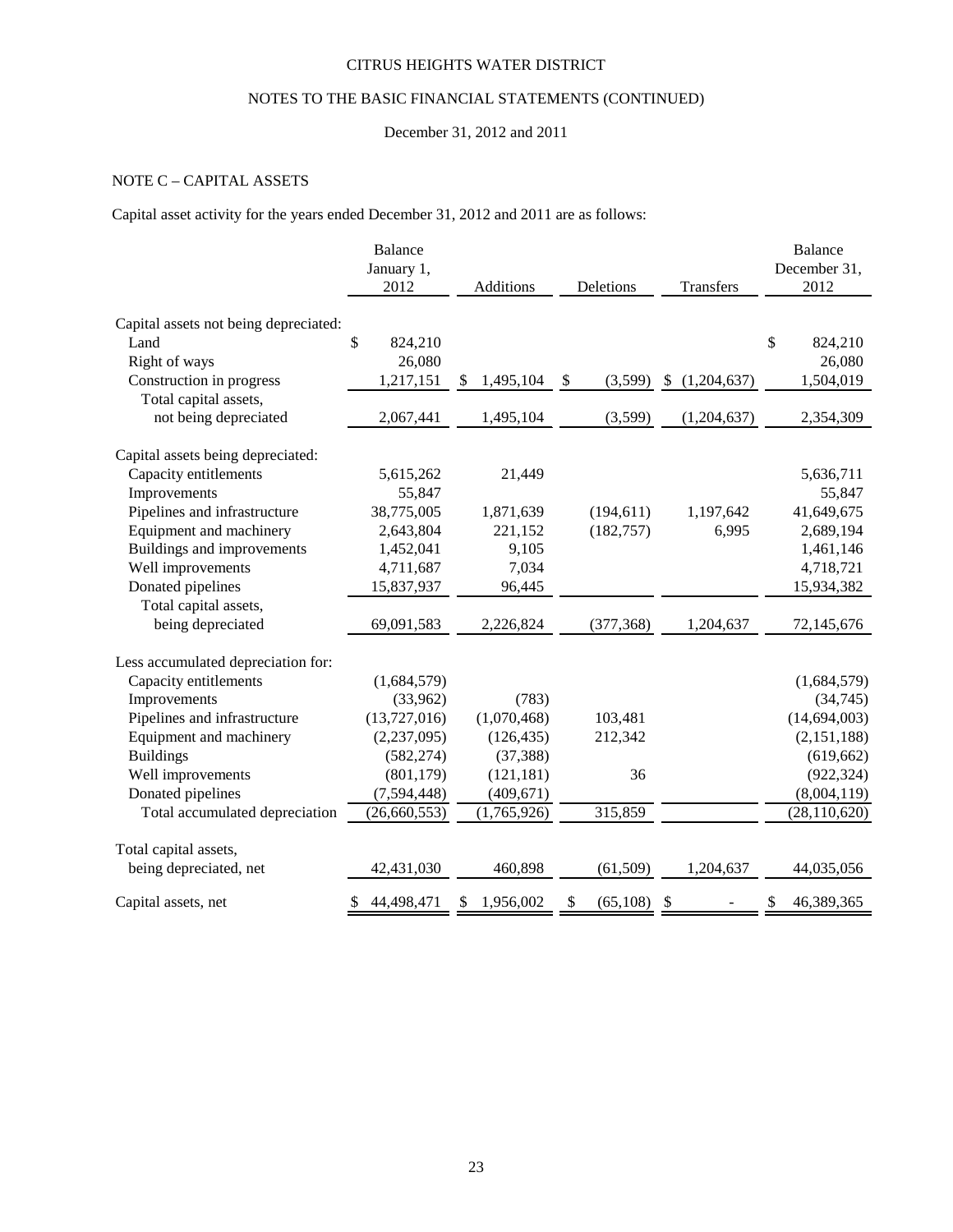#### NOTES TO THE BASIC FINANCIAL STATEMENTS (CONTINUED)

#### December 31, 2012 and 2011

#### NOTE C – CAPITAL ASSETS (Continued)

|                                       | <b>Balance</b> |                 |                  |                           | <b>Balance</b> |
|---------------------------------------|----------------|-----------------|------------------|---------------------------|----------------|
|                                       | January 1,     |                 |                  |                           | December 31,   |
|                                       | 2011           | Additions       | Deletions        | Transfers                 | 2011           |
| Capital assets not being depreciated: |                |                 |                  |                           |                |
| Land                                  | \$<br>824,210  |                 |                  |                           | \$<br>824,210  |
| Right of ways                         | 26,080         |                 |                  |                           | 26,080         |
| Construction in progress              | 256,218        | 1,292,189<br>S. |                  | S<br>(331, 256)           | 1,217,151      |
| Total capital assets,                 |                |                 |                  |                           |                |
| not being depreciated                 | 1,106,508      | 1,292,189       |                  | (331, 256)                | 2,067,441      |
| Capital assets being depreciated:     |                |                 |                  |                           |                |
| Capacity entitlements                 | 5,615,262      |                 |                  |                           | 5,615,262      |
| Improvements                          | 55,847         |                 |                  |                           | 55,847         |
| Pipelines and infrastructure          | 37,246,568     | 1,641,785       | (113, 348)<br>\$ |                           | 38,775,005     |
| Equipment and machinery               | 2,550,717      | 93,087          |                  |                           | 2,643,804      |
| Buildings and improvements            | 1,119,109      | 6,816           |                  | 326,116                   | 1,452,041      |
| Well improvements                     | 4,706,547      |                 |                  | 5,140                     | 4,711,687      |
| Donated pipelines                     | 15,608,985     | 228,952         |                  |                           | 15,837,937     |
| Total capital assets,                 |                |                 |                  |                           |                |
| being depreciated                     | 66,903,035     | 1,970,640       | (113, 348)       | 331,256                   | 69,091,583     |
| Less accumulated depreciation for:    |                |                 |                  |                           |                |
| Capacity entitlements                 | (1,684,579)    |                 |                  |                           | (1,684,579)    |
| Improvements                          | (33,180)       | (782)           |                  |                           | (33,962)       |
| Pipelines and infrastructure          | (12, 684, 729) | (1, 124, 948)   | 82,661           |                           | (13, 727, 016) |
| Equipment and machinery               | (2,129,577)    | (107, 585)      | 67               |                           | (2,237,095)    |
| <b>Buildings</b>                      | (549, 336)     | (33,042)        | 104              |                           | (582, 274)     |
| Well improvements                     | (681, 234)     | (119, 945)      |                  |                           | (801, 179)     |
| Donated pipelines                     | (7, 190, 023)  | (404, 425)      |                  |                           | (7,594,448)    |
| Total accumulated depreciation        | (24,952,658)   | (1,790,727)     | 82,832           |                           | (26,660,553)   |
| Total capital assets,                 |                |                 |                  |                           |                |
| being depreciated, net                | 41,950,377     | 179,913         | (30,516)         | 331,256                   | 42,431,030     |
| Capital assets, net                   | \$43,056,885   | 1,472,102<br>\$ | (30,516)<br>\$   | $\boldsymbol{\mathsf{S}}$ | \$44,498,471   |

Capacity Entitlements: From 1993 through 1998, the District participated with four other water agencies in a cooperative transmission pipeline project for the construction of additional transmission pipeline facilities. The District's share of these pipeline costs totaled \$5,615,262. The Capacity Entitlements asset represents the capacity rights the District has purchased in the cooperative transmission pipeline project owned by San Juan Water District. The asset will be amortized over the pipeline estimated useful life of forty years.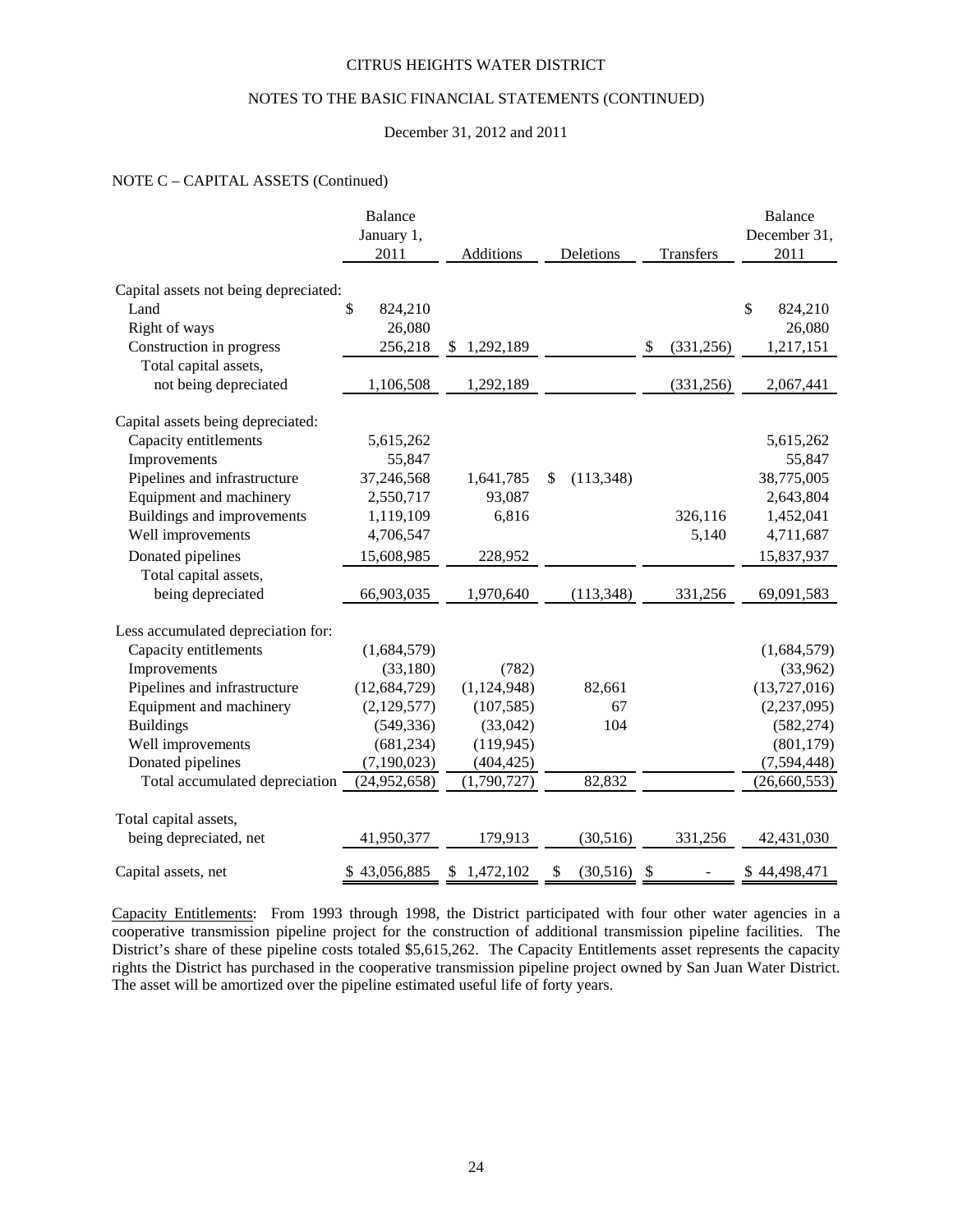#### NOTES TO THE BASIC FINANCIAL STATEMENTS (CONTINUED)

December 31, 2012 and 2011

#### NOTE D – LONG-TERM LIABILITIES

Long-term liabilities consist of the following:

2003 Certificates of Participation: The District entered into an agreement with San Juan Water District in December 2003, concerning the sale and delivery of Certificates of Participation in the aggregate principal amount of \$27,215,000 with interest ranging from 3.00% to 4.25%. The District's portion of the principal amount is \$3,220,000. These 2003 Certificates of Participation were issued to finance the cost of certain capital improvements to the District's water system. In April 2012, the District refunded the 2003 Certificates of Participation with the 2012 Revenue Refunding Bonds.

2010 Certificates of Participation: In 2010, the District issued \$5,155,000 of Revenue Certificates of Participation (Certificates) with interest ranging from 3.00% to 4.00%. These 2010 Certificates were issued to refund certificates to finance certain capital improvements to the District's water system. The District is required to collect rates and charges from its water system that will be sufficient to yield net revenues equal to 110% of debt service payments on any future debt issued and to deposit the net revenues in a revenue fund pledged for such future debt service payments. Annual principal payments, ranging from \$425,000 to \$545,000 are due on September 28 through September 28, 2020 and semi-annual interest payments, ranging from \$10,900 to \$72,500 are due on March 28 and September 28 through September 28, 2020.

2012 Revenue Refunding Bonds: In April 2012, the District issued \$2,275,000 of Revenue Refunding Bonds with interest ranging from 3.00% to 5.25%. These 2012 Revenue Refunding Bonds were issued to refund the 2003 Certificates of Participation (described above). The District is required to collect rates and charges from its water system that will be sufficient to yield net revenues equal to 110% of debt service payments on any future debt issued and to deposit the net revenues in a revenue fund pledged for such future debt service payments. Annual principal payments, ranging from \$70,000 to \$160,000 are due on February 1 through February 1, 2033 and semi-annual interest payments, ranging from \$4,200 to \$49,400 are due on February 1 and August 1 through February 1, 2033.

The activity of the District's long-term liabilities during the years ended December 31, 2012 and 2011 was as follows:

|                                    | <b>Balance</b> |             |                | Balance        |            |          |
|------------------------------------|----------------|-------------|----------------|----------------|------------|----------|
|                                    | January 1,     |             |                | December 31.   | Due Within |          |
|                                    | 2012           | Additions   | (Reductions)   | 2012           |            | One Year |
|                                    |                |             |                |                |            |          |
| 2003 Certificates of Participation | \$2,695,000    |             | (2,695,000)    |                |            |          |
| 2010 Certificates of Participation | 4,260,000      |             | (420,000)      | 3.840.000<br>S | \$         | 425,000  |
| 2012 Revenue Refunding Bonds       |                | \$2,275,000 |                | 2,275,000      |            | 105,000  |
| Less: Unamortized premiums         | 238,041        | 267,396     | (78, 493)      | 426,944        |            |          |
|                                    | 7,193,041      | 2,542,396   | (3,193,493)    | 6,541,944      |            | 530,000  |
| Accrued other postemployment       |                |             |                |                |            |          |
| benefits (OPEB)                    | 336,341        | 120,078     | (21,571)       | 434,848        |            |          |
| Compensated absences               | 474,400        | 3,478       | (21, 577)      | 456,301        |            | 210,033  |
|                                    | 8.003.782      | \$2,665,952 | \$ (3.236.641) | \$ 7.433,093   | \$         | 740,033  |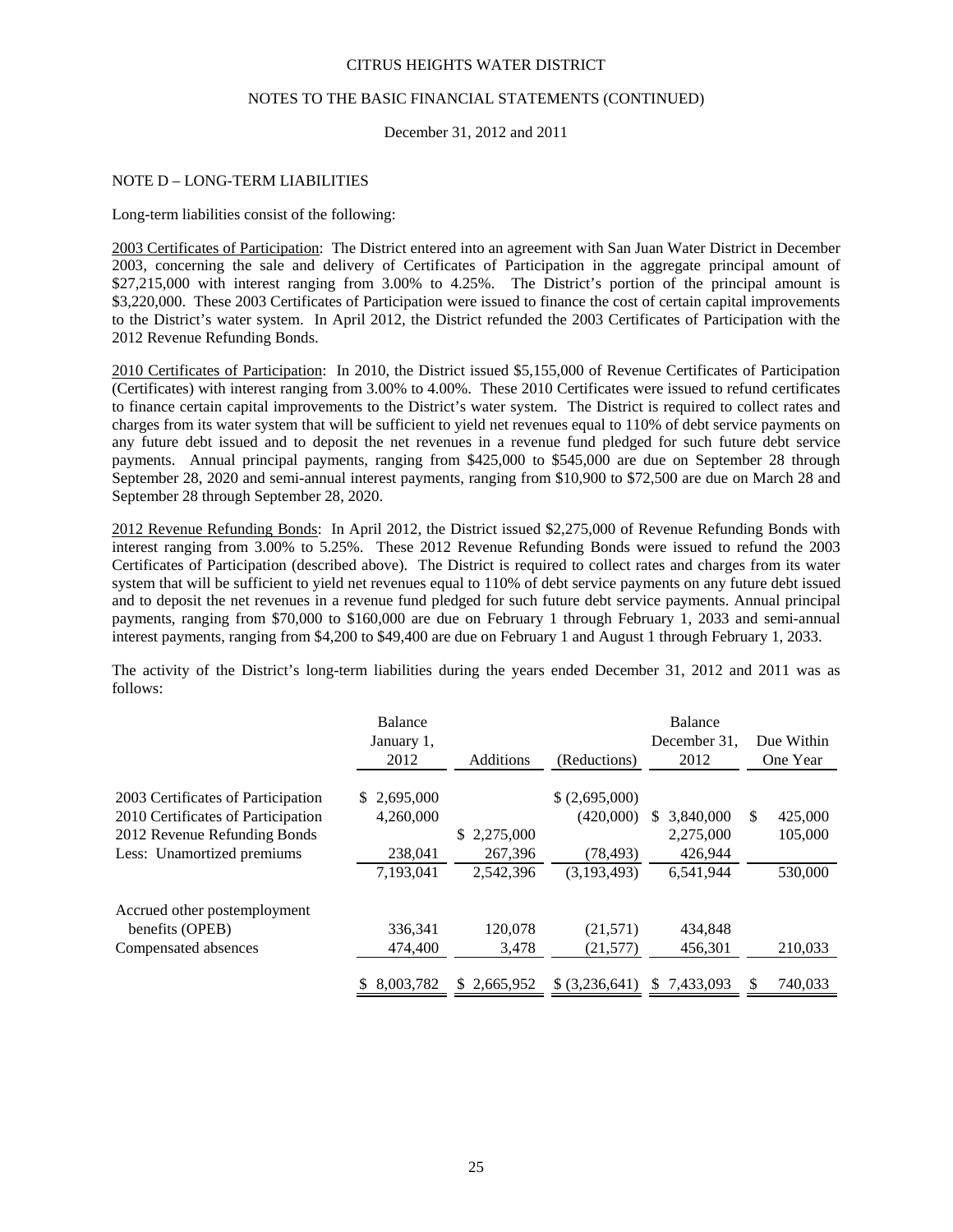#### NOTES TO THE BASIC FINANCIAL STATEMENTS (CONTINUED)

#### December 31, 2012 and 2011

#### NOTE D – LONG-TERM LIABILITIES (Continued)

|                                                                                                        | Balance<br>January 1,<br>2011                    | <b>Additions</b>        | (Reductions)                              | <b>Balance</b><br>December 31.<br>2011           | Due Within<br>One Year             |
|--------------------------------------------------------------------------------------------------------|--------------------------------------------------|-------------------------|-------------------------------------------|--------------------------------------------------|------------------------------------|
| 2003 Certificates of Participation<br>2010 Certificates of Participation<br>Less: Unamortized premiums | \$2,695,000<br>4,670,000<br>261,835<br>7,626,835 |                         | \$<br>(410,000)<br>(23, 794)<br>(433,794) | \$2,695,000<br>4,260,000<br>238,041<br>7,193,041 | \$<br>80,000<br>420,000<br>500,000 |
| Accrued other postemployment<br>benefits (OPEB)<br>Compensated absences                                | 220,278<br>530,088                               | \$<br>124,800<br>43.260 | (8,737)<br>(98, 948)                      | 336,341<br>474,400                               | 231,610                            |
|                                                                                                        | 8,377,201<br>S.                                  | \$<br>168,060           | (541,479)                                 | 8,003,782<br>S.                                  | 731,610                            |

The annual requirements to amortize the outstanding debt as of December 31, 2012 are as follows:

|                    | 2010 Certificates of Participation |          |         |       |           |           | 2012 Revenue Refunding Bonds |          |           |       |             |
|--------------------|------------------------------------|----------|---------|-------|-----------|-----------|------------------------------|----------|-----------|-------|-------------|
| For the Year Ended | Principal                          | Interest |         | Total |           | Principal |                              | Interest |           | Total |             |
| December 31:       |                                    |          |         |       |           |           |                              |          |           |       |             |
| 2013               | \$<br>425,000                      | \$.      | 145,000 | \$.   | 570,000   | \$        | 105,000                      | \$       | 99.313    | \$    | 204,313     |
| 2014               | 435,000                            |          | 132.250 |       | 567,250   |           | 75,000                       |          | 98,038    |       | 173,038     |
| 2015               | 450,000                            |          | 119,200 |       | 569,200   |           | 70,000                       |          | 96.238    |       | 166,238     |
| 2016               | 470,000                            |          | 101.200 |       | 571,200   |           | 75,000                       |          | 94,063    |       | 169,063     |
| 2017               | 485,000                            |          | 82,400  |       | 567,400   |           | 80,000                       |          | 91.338    |       | 171,338     |
| 2018-2022          | 1.575,000                          |          | 127.600 |       | 1.702.600 |           | 450,000                      |          | 402,688   |       | 852,688     |
| 2023-2027          |                                    |          |         |       |           |           | 560,000                      |          | 291,056   |       | 851,056     |
| 2028-2032          |                                    |          |         |       |           |           | 700,000                      |          | 137,288   |       | 837,288     |
| 2033               |                                    |          |         |       |           |           | 160,000                      |          | 4,200     |       | 164,200     |
|                    |                                    |          |         |       |           |           |                              |          |           |       |             |
|                    | 3.840,000<br>S.                    |          | 707.650 | S.    | 4.547.650 |           | \$2,275,000                  | S.       | 1.314.222 |       | \$3,589,222 |

Pledged Revenue: The District pledged future water system revenues, net of specified expenses, to repay the 2012 Revenue Refunding Bonds in the original amount of \$2,275,000. Proceeds of the Revenue Refunding Bonds were used to refund the 2003 Certificates of Participation to finance capital improvements to the District's water system. The Revenue Refunding Bonds are payable solely from water customer net revenues and are payable through February, 2033. Annual principal and interest payments on the Bonds are expected to require less than 80% of net revenues. Total principal and interest remaining to be paid on the Revenue Refunding Bonds was \$3,589,222 at December 31, 2012.

The District pledged future water system revenues, net of specified expenses, to repay the 2010 Certificates of Participation in the original amount of \$5,155,000. Proceeds of the Certificates of Participation funded the acquisition and construction of certain facilities, as indicated above. The Certificates of Participation are payable solely from water customer net revenues and are payable through September, 2020. Annual principal and interest payments on the Certificates of Participation are expected to require less than 80% of net revenues. Total principal and interest remaining to be paid on the Certificates of Participation was \$4,547,650 and \$5,121,050 at December 31, 2012 and 2011, respectively.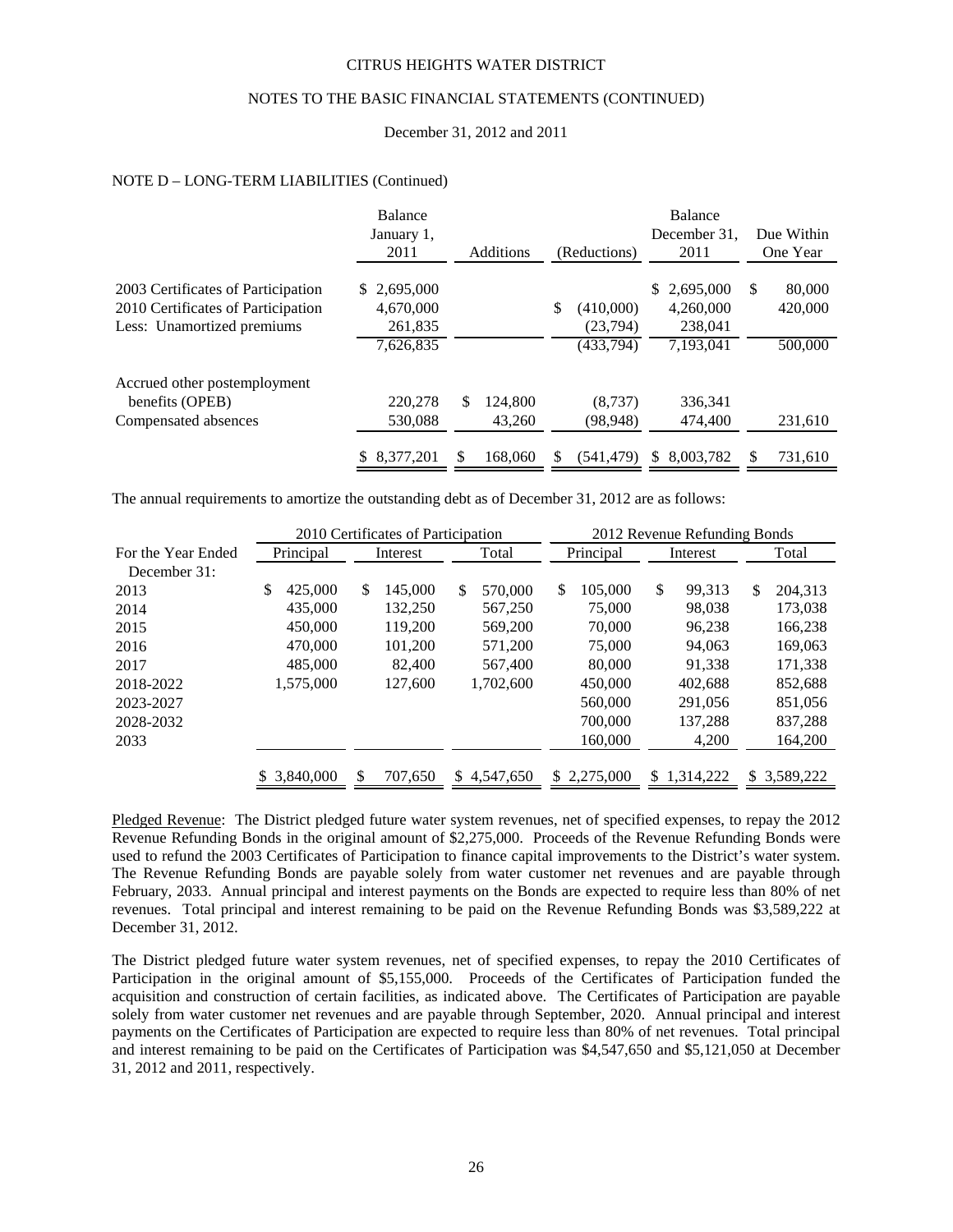#### NOTES TO THE BASIC FINANCIAL STATEMENTS (CONTINUED)

December 31, 2012 and 2011

#### NOTE D – LONG-TERM LIABILITIES (Continued)

Total principal and interest paid on all debt payable from net revenues was \$771,476 and \$687,906 and the total water system net revenues were \$4,609,736 and \$4,494,330 for the years ended December 31, 2012 and 2011, respectively. At December 31, 2012 and 2011, the District's net revenues were 598% and 653% of debt service payments, respectively.

Refundings: In April 2012, the District issued the 2012 Revenue Refunding Bonds in the amount of \$2,275,000 with an average interest rate of 4.856%, to refund \$2,275,000 of the 2003 Certificates of Participation with an average interest rate of 4.585%. The District completed the advance refunding to reduce its total debt service payments through 2033. The net economic gain (difference between the present value of the old and new debt service payments) of the 2012 Refunding Bonds is \$142,894. The advance refunding resulted in differences between the reacquisition price and the net carrying amount of the outstanding debt of \$31,279 at December 31, 2012, net of accumulated amortization. This deferred amount on refunding, reported in the accompanying financial statements as a deferred inflow, is being credited to operations over 20 years using the straight-line method.

#### NOTE E – ARBITRAGE REBATE LIABILITY

Section 148(f) of the Internal Revenue Code requires issuers of tax-exempt state and local bonds to remit to the federal government amounts equal to (a) the excess of the actual amounts earned on all "Non-purpose Investments" allocable to "Gross Proceeds" of an issue of municipal obligations less the amount that would have been earned if the investments bore a rate equal to the amount that would have been earned if the investments bore a rate equal to the yield on the issue, plus (b) all income attributable to the excess. Issuers must make rebate payments at least once every five years and upon final retirement or redemption of the bonds. There was no arbitrage liability at December 31, 2012 and 2011.

#### NOTE F – NET POSITION

Restrictions: Restricted net position consist of constraints placed on net asset use through external requirements imposed by creditors (such as through debt covenants), grantors, contributors, or laws and regulations of other governments or constraints by law through constitutional provisions or enabling legislation. Restricted net position consisted of the following at December 31:

|                                                                                                                          | 2012    | 2011               |
|--------------------------------------------------------------------------------------------------------------------------|---------|--------------------|
| Debt service reserve on 2003 Certificates of Participation<br>Debt service reserve on 2010 Certificates of Participation | 536,967 | 194.742<br>536,964 |
| Total restricted net position \$                                                                                         | 536,967 | 731,706            |

The restrictions represent debt service and other reserves required by the related debt covenants.

Designations: Designations of unrestricted net position may be imposed by the Board of Directors to reflect future spending plans or concerns about the availability of future resources. Designations may be modified, amended or removed by Board action. Designations included the following as of December 31: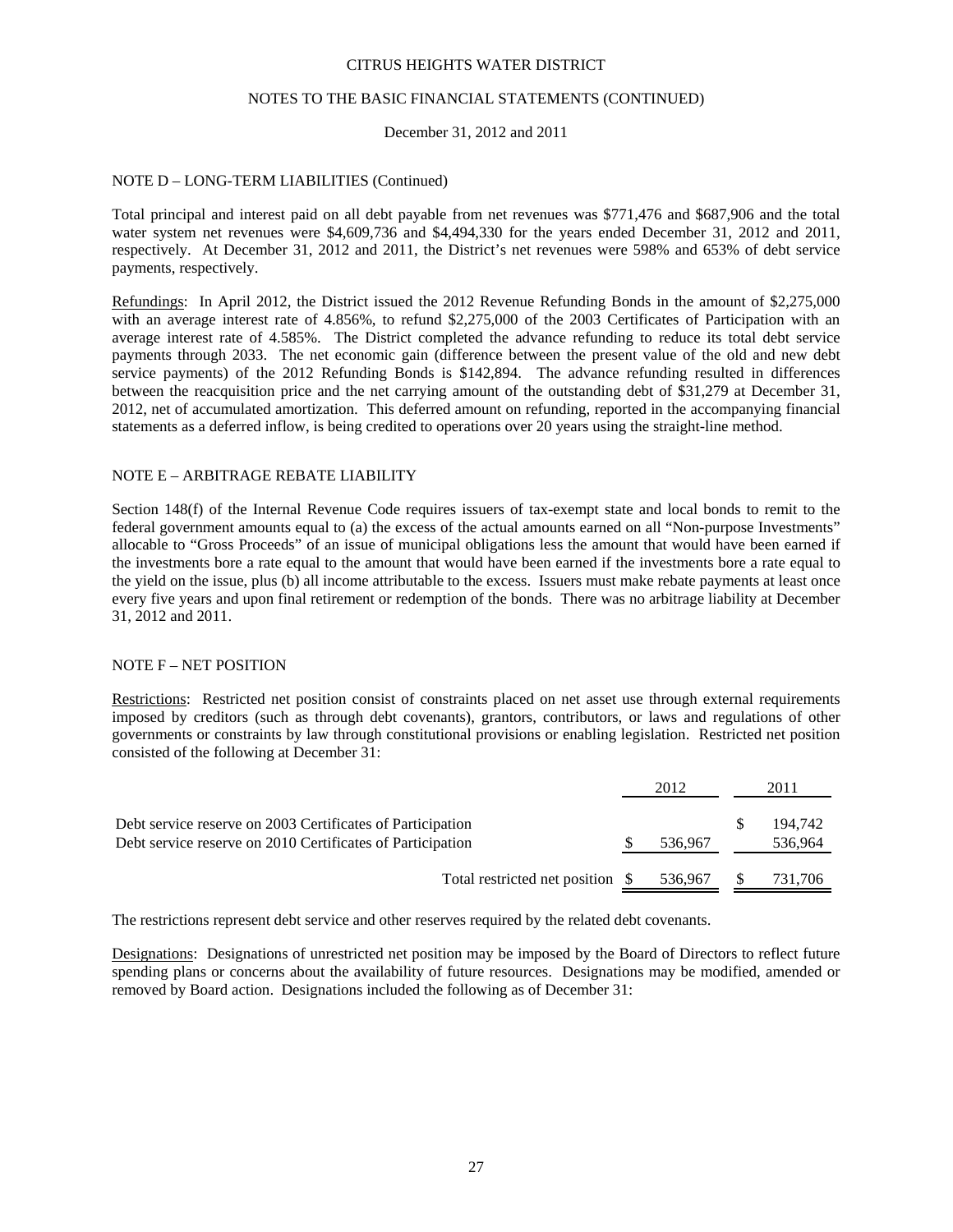#### NOTES TO THE BASIC FINANCIAL STATEMENTS (CONTINUED)

#### December 31, 2012 and 2011

#### NOTE F – NET POSITION (Continued)

|                                           | 2012      | 2011        |
|-------------------------------------------|-----------|-------------|
| Rate stabilization                        | 1,000,000 | 1,000,000   |
| Operating reserve                         | 2,711,688 | 2,524,860   |
| Depreciation reserve capital improvements | 786.290   | 3,010,816   |
| Capital improvement reserve               | (137,748) | (1,088,326) |
| Fleet equipment reserve                   | 491,815   | 505,716     |
| Employment-related benefits reserve       | 396,589   | 365,887     |
| Total                                     | 5,248,634 | 6,318,953   |

The designations are for the following:

Designated for rate stabilization represents the amount to be used to ensure financial and customer rate stability in responding to certain conditions.

Designated for operating reserve is maintained for operating funds collected in advance for the following year, accrued leave reserve, self-insurance reserve, unanticipated operating expenses, unanticipated economic shortfall and unallocated funds.

Designated for depreciation reserve represents amounts set aside to replace or rehabilitate capital facilities at the end of their useful life.

Designated for capital improvement reserve represents amounts set aside for use in evaluating and constructing new capital facilities to benefit existing District customers. This reserve has a negative balance due to large capital expenditures in recent years, including the meter retrofit program and well construction.

Designated for fleet equipment reserve represents amounts set aside to replace fleet equipment at the end of its useful life.

Designated for employment-related benefits reserve represents amounts set aside to pay the costs of employment-related benefits for existing and retired District employees.

#### NOTE G – DEFINED BENEFIT PENSION PLAN

Plan Description: The District contributes to the California Public Employees Retirement System (PERS), a cost sharing multiple-employer public employee defined benefit pension plan. The District participates in the miscellaneous 2% at 55 risk pool. PERS provides retirement and disability benefits, annual cost-of-living adjustments, and death benefits to plan members and beneficiaries. PERS acts as a common investment and administrative agent for participating public employers within the State of California. CalPERS require agencies with less than 100 active members in the plan to participate in the risk pool. All full and part-time District employees working at least 1,000 hours per year are eligible to participate in PERS. Under PERS, benefits vest after five years of service. Upon retirement, participants are entitled to an annual retirement benefit, payable for life, in an amount equal to a benefit factor times the monthly average salary of their highest twelve consecutive months fulltime equivalent monthly pay. A menu of benefit provisions as well as other requirements is established by State statutes within the Public Employees' Retirement Law. The Plan selects optional benefit provisions from the benefit menu by contract with PERS and adopts those benefits through District resolution. PERS issues a separate comprehensive annual financial report. Copies of the PERS' annual financial report may be obtained from the PERS Executive Office - 400 P Street - Sacramento, California 95814.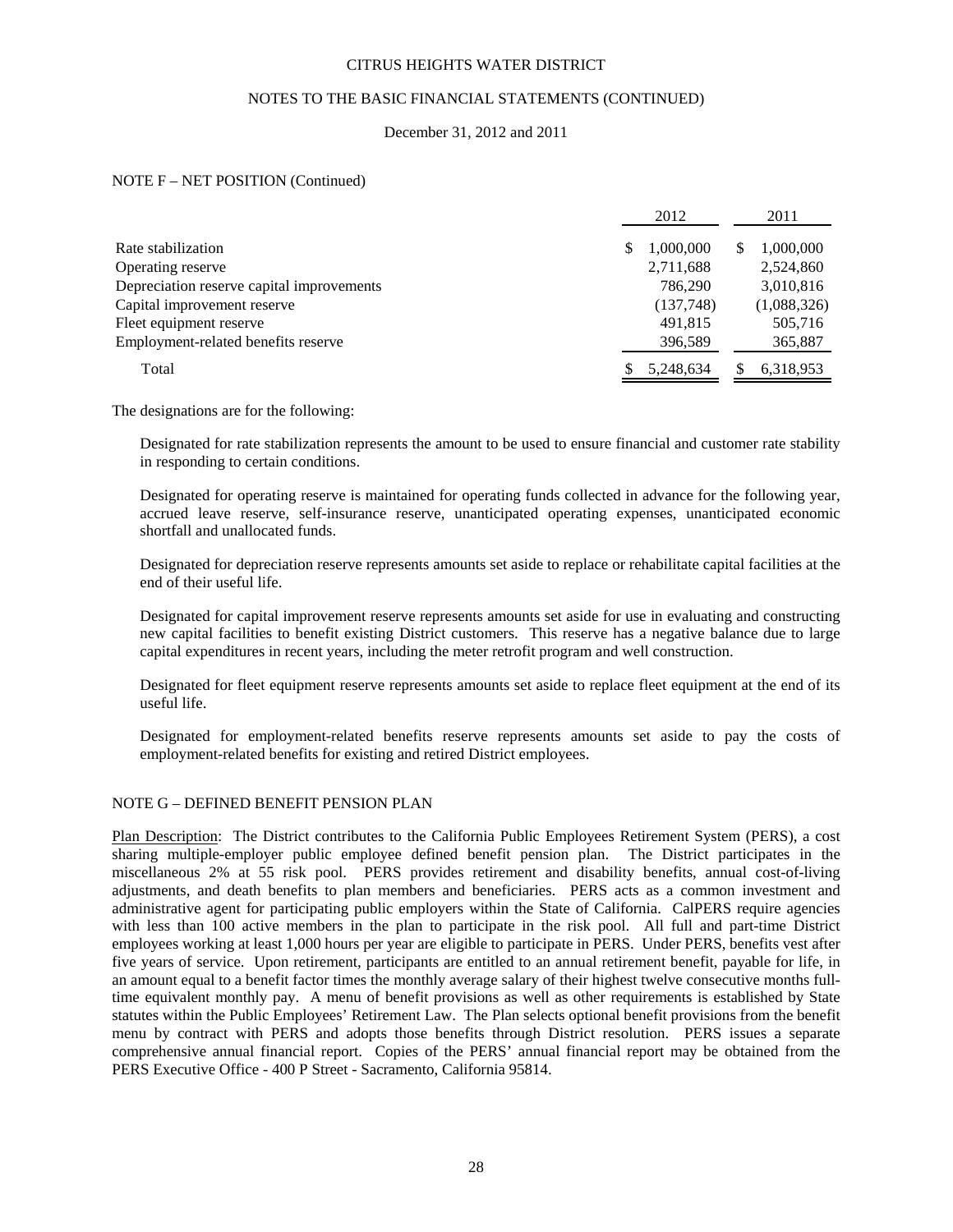#### NOTES TO THE BASIC FINANCIAL STATEMENTS (CONTINUED)

#### December 31, 2012 and 2011

#### NOTE G – DEFINED BENEFIT PENSION PLAN (Continued)

Funding Policy: Active plan members are required to contribute 7% of their annual covered salary. The District makes the contributions required of District employees on their behalf and for their account. The amount paid by the District on behalf of the employees was \$137,773 during 2012 and \$143,063 during 2011. The District is required to contribute at an actuarially determined rate. The required employer contribution rate for 2010/11 was 16.8%, for 2011/12 was 17.593% and for 2012/13 was 17.831%. The contribution requirements of the plan members and the District are established and may be amended by PERS. The District's contributions for the years December 31, 2012, 2011 and 2010 were \$400,048, \$363,868, \$328,028, respectively, which were equal to the required contributions each year.

#### NOTE H – OTHER POST-RETIREMENT BENEFITS

Plan Description:The District administers a single-employer defined benefit other postemployment healthcare (OPEB) plan providing health plan coverage to eligible retired employees and their eligible dependents. The District offers retirees the option to obtain coverage under the same medical plans as its active employees if such coverage is offered by the health insurer. Employees become eligible to retire and receive healthcare benefits with at least 20 years of service to the District. The OPEB Plan does not issue a publicly available financial report.

Funding Policy: The contribution requirements of plan members and the District are established and may be amended by the Board of Directors. The required contribution is based on projected pay-as-you-go financing requirements. For 2012 and 2011, the District contributed \$21,571 and \$8,737, respectively, to the plan.

Annual OPEB Cost and Net OPEB Obligation: The District's annual OPEB cost (expense) is calculated based on the annual required contribution of the employer (ARC), an amount actuarially determined in accordance with the parameters of GASB Statement No. 45.The ARC represents a level of funding that, if paid on an ongoing basis, is projected to cover normal costs each year and amortize any unfunded actuarial liabilities (or funding excess) over a period not to exceed thirty years. The following table shows the components of the District's annual OPEB cost for 2012 and 2011, the amount actually contributed to the plan, and changes in the District's net OPEB obligation to the OPEB plan:

|                                                  | 2012          | 2011 |          |  |
|--------------------------------------------------|---------------|------|----------|--|
| Normal cost                                      | \$<br>59,800  | S    | 52,468   |  |
| Amortization of unfunded AAL                     | 60,200        |      | 71,632   |  |
| Annual required contribution                     | 120,000       |      | 124,100  |  |
| Interest and amortization of net OPEB obligation | 78            |      | 700      |  |
| Contributions made (premium payments made)       | (21, 571)     |      | (8, 737) |  |
| Change in net OPEB obligation                    | 98.507        |      | 116,063  |  |
| Net OPEB obligation, beginning of year           | 336,341       |      | 220,278  |  |
| Net OPEB obligation, end of year                 | \$<br>434.848 | S    | 336.341  |  |

The District's annual OPEB cost, the percentage of annual OPEB cost contributed to the plan, and the net OPEB obligation for 2012, 2011, and 2010 were as follows:

|                   |                  | Percentage of           |   | Net         |
|-------------------|------------------|-------------------------|---|-------------|
|                   | Annual           | <b>Annual OPEB</b>      |   | <b>OPEB</b> |
| Year Ended        | <b>OPEB Cost</b> | <b>Cost Contributed</b> |   | Obligation  |
|                   |                  |                         |   |             |
| December 31, 2010 | 118,800          | 7.51%                   | S | 220,278     |
| December 31, 2011 | 124,100          | 7.04%                   |   | 336,341     |
| December 31, 2012 | 120,000          | 17.97%                  |   | 434,848     |
|                   |                  |                         |   |             |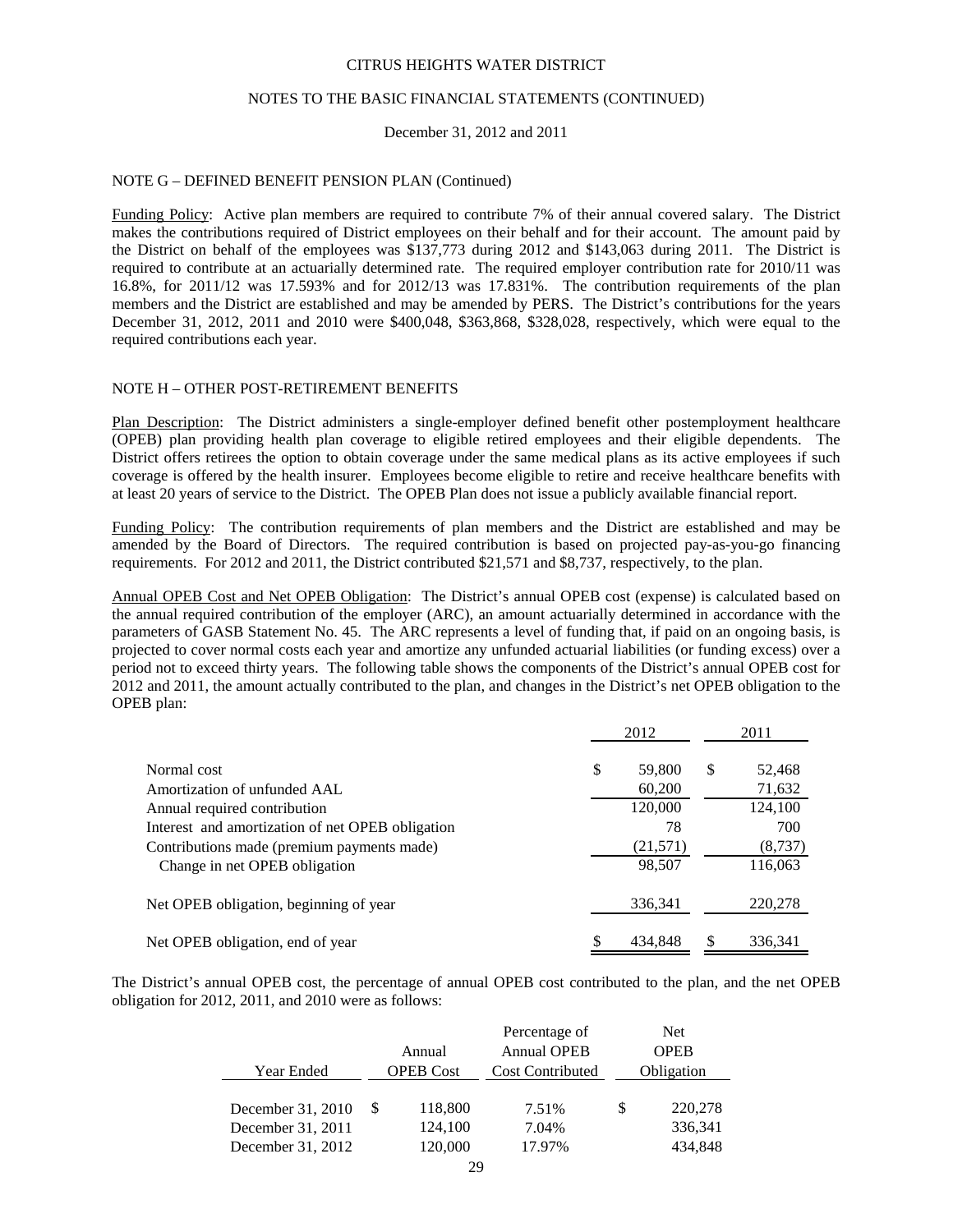#### NOTES TO THE BASIC FINANCIAL STATEMENTS (CONTINUED)

#### December 31, 2012 and 2011

#### NOTE H – OTHER POST-RETIREMENT BENEFITS (Continued)

Funded Status and Funding Progress: As of December 31, 2012, the most recent actuarial valuation date, the actuarial accrued liability for benefits was \$1,414,800, all of which was unfunded. The covered payroll (annual payroll of active employees covered by the plan) was \$2,266,500, and the ratio of the UAAL to the covered payroll was 62.42%.

Actuarial valuations of an ongoing plan involve estimates of the value of reported amounts and assumptions about the probability of occurrence of events far into the future. Examples include assumptions about future employment, mortality, and the healthcare cost trend. Amounts determined regarding the funded status of the plan and the annual required contributions of the employer are subject to continual revision as actual results are compared with past expectations and new estimates are made about the future. The schedule of funding progress, presented as required supplementary information below, presents multi-year trend information about whether the actuarial value of plan assets is increasing or decreasing over time relative to the actuarial accrued liabilities for benefits.

Actuarial Methods and Assumptions: Projections of benefits for financial reporting purposes are based on the substantive plan (the plan as understood by the employer and the plan members) and include the types of benefits provided at the time of each valuation and the historical pattern of sharing of benefit costs between the employer and plan members to that point. The actuarial methods and assumptions used include techniques that are designed to reduce the effects of short-term volatility in actuarial accrued liabilities and the actuarial value of assets consistent with the long-term perspective of the calculations.

In the December 31, 2012 actuarial valuation, the projected unit credit actuarial method was used. The actuarial assumptions included a 4.25% investment rate of return (net of administrative expenses), which is based on the District's own investments. The annual healthcare-cost trend rates are as follows: for medical premiums, 5% per year; for dental premiums, 4.00% per year. The assumptions also include a 3.25% annual increase in covered payroll and a 3% inflationary factor. The UAAL is being amortized as a level percentage of projected payroll on an open basis. The remaining amortization period at December 31, 2012, was 30 years.

|                                        |                                                          |          | Actuarial<br>Accrued                        |         |                           |                               |   |                        | UAAL as a                            |
|----------------------------------------|----------------------------------------------------------|----------|---------------------------------------------|---------|---------------------------|-------------------------------|---|------------------------|--------------------------------------|
| Actuarial<br>Valuation                 | Actuarial<br>Value of<br>Assets                          |          | Liability (AAL)-<br>Simplified<br>Entry Age |         | Unfunded<br>AAL<br>(Uaal) | Funded<br>Ratio               |   | Covered<br>Payroll     | Percentage<br>of /Covered<br>Payroll |
| Date                                   | (a)                                                      |          | (b)                                         |         | $(b - a)$                 | (a/b)                         |   | (c)                    | $((b-a)/c)$                          |
| December 31, 2009<br>December 31, 2012 | $\qquad \qquad \blacksquare$<br>$\overline{\phantom{0}}$ | \$<br>\$ | 1.449.500<br>1.414.800                      | S<br>\$ | 1.449.500<br>1.414.800    | $\overline{\phantom{0}}$<br>- | S | 2,154,000<br>2,266,500 | 67.29%<br>62.42%                     |

#### NOTE I – COMMITMENTS AND CONTINGENCIES

Various claims have been filed against the District. In the opinion of the District's management and legal counsel, the claims will not have a material impact on the basic financial statements.

The District has capital project commitments as of December 31, 2012 of \$161,729 related to construction work on the Livoti Tract water main replacement project.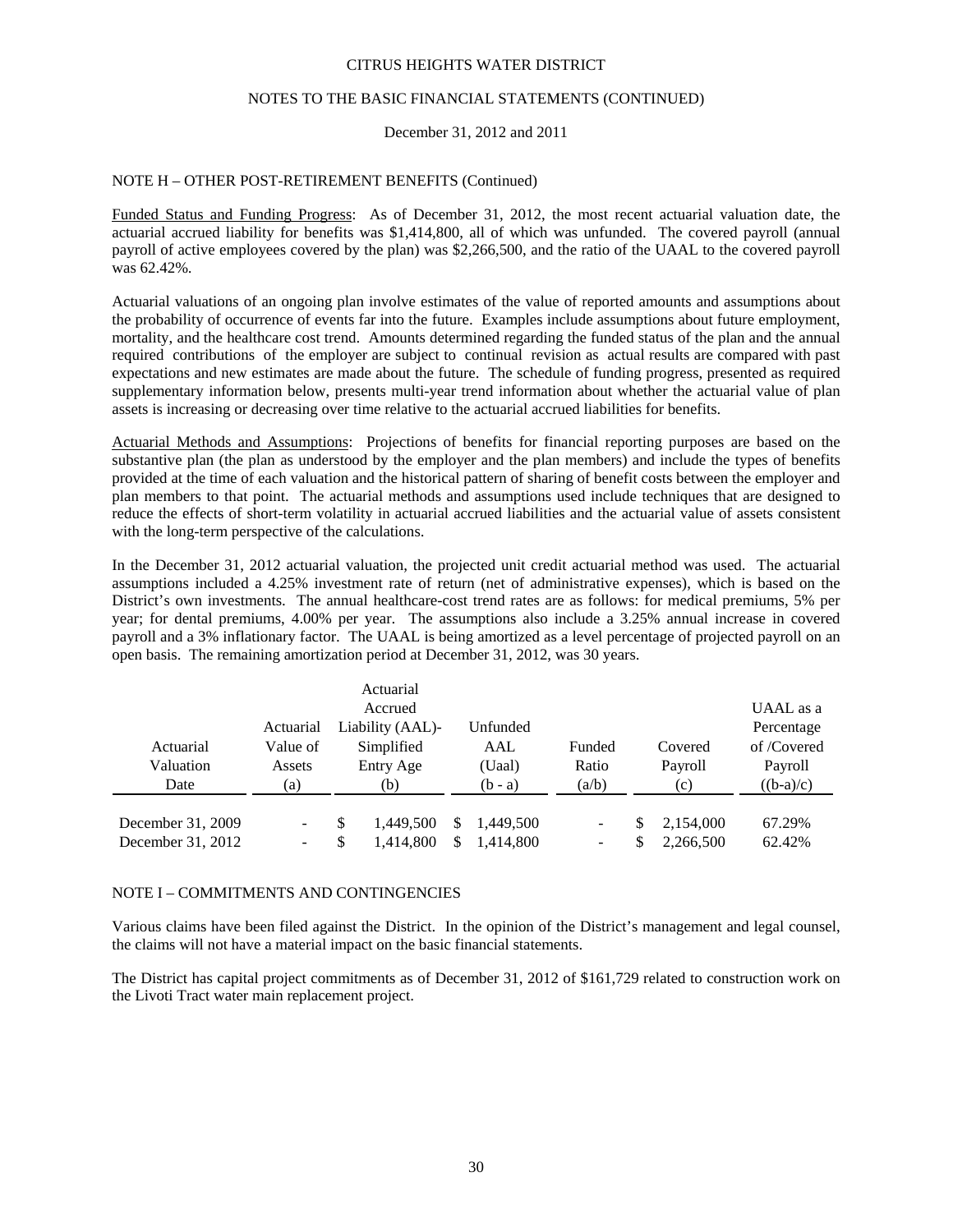#### NOTES TO THE BASIC FINANCIAL STATEMENTS (CONTINUED)

#### December 31, 2012 and 2011

#### NOTE J – ECONOMIC DEPENDENCY

During 2012 and 2011, the District purchased 95.86% and 92.74%, respectively, of its water supply from the San Juan Water District (SJWD). Total purchases for the year ended December 31, 2012 and 2011 was \$2,219,550 and \$2,102,734. In addition, the District owns water transmission capacity entitlements through the cooperative transmission pipeline project owned and operated by SJWD.

#### NOTE K – INSURANCE

The District participates in the Association of California Water Agencies Joint Powers Insurance Authority (ACWA/JPIA) a public entity risk pool of California water agencies, for general and auto liability, public officials liability, property damage, fidelity insurance and workers compensation liability. ACWA/JPIA provides insurance through the pool up to a certain level, beyond which group purchased commercial excess insurance is obtained.

The District pays an annual premium to ACWA/JPIA that includes its pro-rata share of excess insurance premiums, charges for the pooled risk, claims adjusting and legal costs, and administrative and other costs to operate the ACWA/JPIA. The District's deductibles and maximum coverage are as follows:

|                                                                     | Commercial       |                  |                   |  |  |  |  |
|---------------------------------------------------------------------|------------------|------------------|-------------------|--|--|--|--|
| Coverage                                                            | <b>ACWA/JPIA</b> | Insurance        | Deductible        |  |  |  |  |
| General and Auto Liability<br>(Includes Public Officials Liability) | S<br>2,000,000   | \$<br>58,000,000 | None              |  |  |  |  |
| <b>Property Damage</b>                                              | 50,000           | 100,000,000      | $$1,000 - 25,000$ |  |  |  |  |
| Fidelity                                                            | 100,000          | None             | 1.000             |  |  |  |  |
| <b>Workers Compensation Liability</b>                               | 2,000,000        | Statutory        | None              |  |  |  |  |
| <b>Employers Liability</b>                                          | 2,000,000        | Statutory        | None              |  |  |  |  |

The District continues to carry commercial insurance for all other risks of loss to cover all claims for risk of loss to which the District is exposed. Settled claims resulting from these risks have not exceeded commercial insurance coverage in any of the past three fiscal years.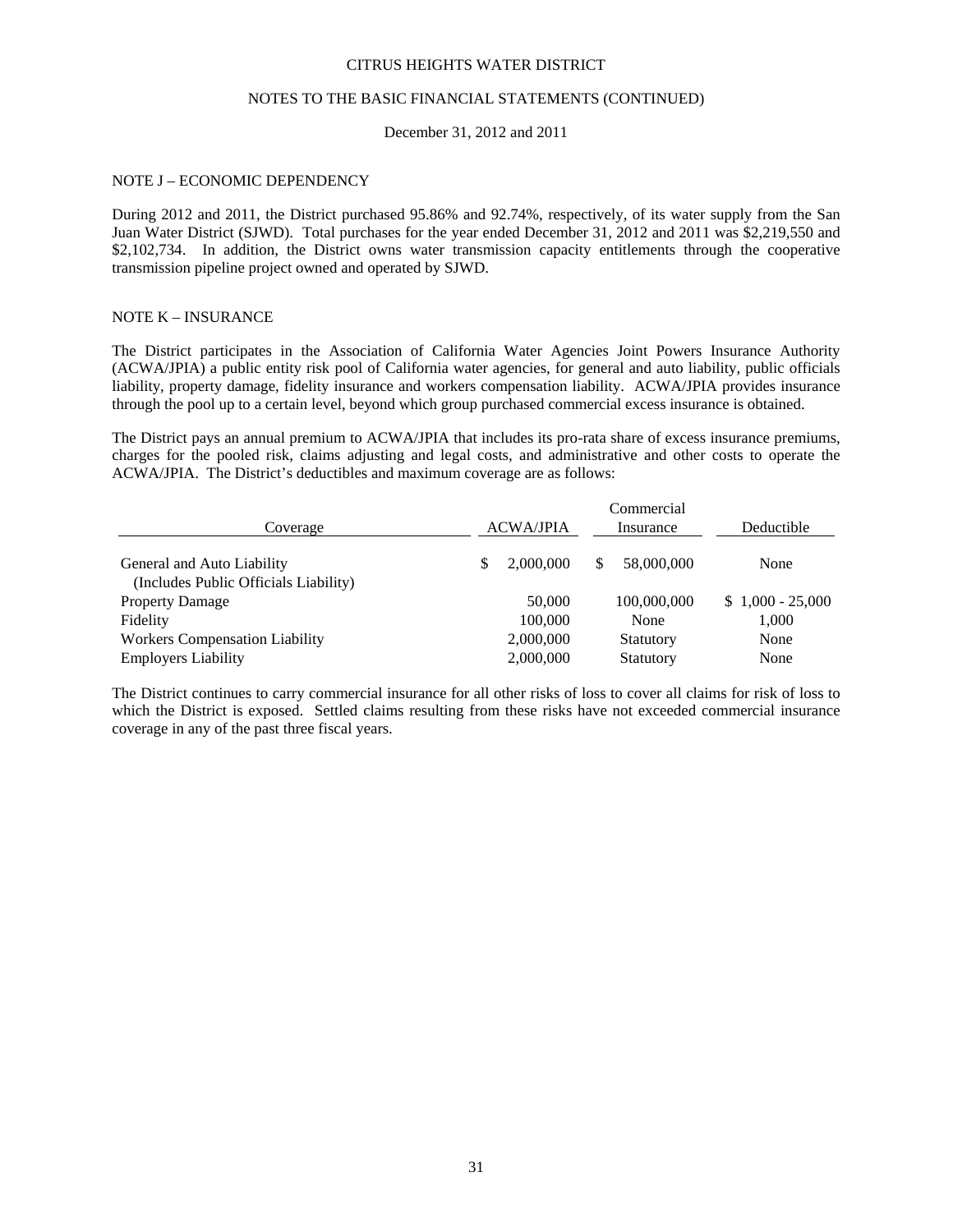# Richardson & Company 550 Howe Avenue, Suite 210

Sacramento, California 95825

Telephone: (916) 564-8727 FAX: (916) 564-8728

#### INDEPENDENT AUDITOR'S REPORT ON INTERNAL CONTROL OVER FINANCIAL REPORTING AND ON COMPLIANCE AND OTHER MATTERS BASED ON AN AUDIT OF FINANCIAL STATEMENTS PERFORMED IN ACCORDANCE WITH GOVERNMENT AUDITING STANDARDS

To the Board of Directors Citrus Heights Water District Citrus Heights, California

We have audited, in accordance with the auditing standards generally accepted in the United States of America and the standards applicable to financial audits contained in *Government Auditing Standards* issued by the Comptroller General of the United States, the financial statements of the Citrus Heights Water District (the District) as of and for the year ended December 31, 2012, and the related notes to the financial statements, which collectively comprise the District's basic financial statements, and have issued our report thereon dated March 25, 2013.

#### **Internal Control Over Financial Reporting**

In planning and performing our audit of the financial statements, we considered the District's internal control over financial reporting (internal control) to determine the audit procedures that are appropriate in the circumstances for the purpose of expressing our opinions on the financial statements, but not for the purpose of expressing an opinion on the effectiveness of the District's internal control. Accordingly, we do not express an opinion on the effectiveness of the District's internal control.

A *deficiency in internal control* exists when the design or operation of a control does not allow management or employees, in the normal course of performing their assigned functions, to prevent, or detect and correct, misstatements on a timely basis. A *material weakness* is a deficiency, or a combination of deficiencies, in internal control such that there is a reasonable possibility that a material misstatement of the District's financial statements will not be prevented, or detected and corrected on a timely basis. A *significant deficiency* is a deficiency, or a combination of deficiencies, in internal control that is less severe than a material weakness, yet important enough to merit attention by those charged with governance.

Our consideration of internal control was for the limited purpose described in the first paragraph of this section and was not designed to identify all deficiencies in internal control that might be material weaknesses or significant deficiencies and therefore, material weaknesses or significant deficiencies may exist that were not identified. Given these limitations, during our audit we did not identify any deficiencies in internal control that we consider to be material weaknesses. However, material weaknesses may exist that have not been identified. The prior auditor identified certain deficiencies in internal control, described in the accompanying schedule of prior year findings, that they considered to be a significant deficiency as item 2009-1.

#### **Compliance and Other Matters**

As part of obtaining reasonable assurance about whether the District's financial statements are free from material misstatement, we performed tests of its compliance with certain provisions of laws, regulations, contracts, and grant agreements, noncompliance with which could have a direct and material effect on the determination of financial statement amounts. However, providing an opinion on compliance with those provisions was not an objective of our audit, and accordingly, we do not express such an opinion. The results of our tests disclosed no instances of noncompliance or other matters that are required to be reported under *Government Auditing Standards*. We noted certain other matters that we reported to management of the District in a separate letter dated March 25, 2013.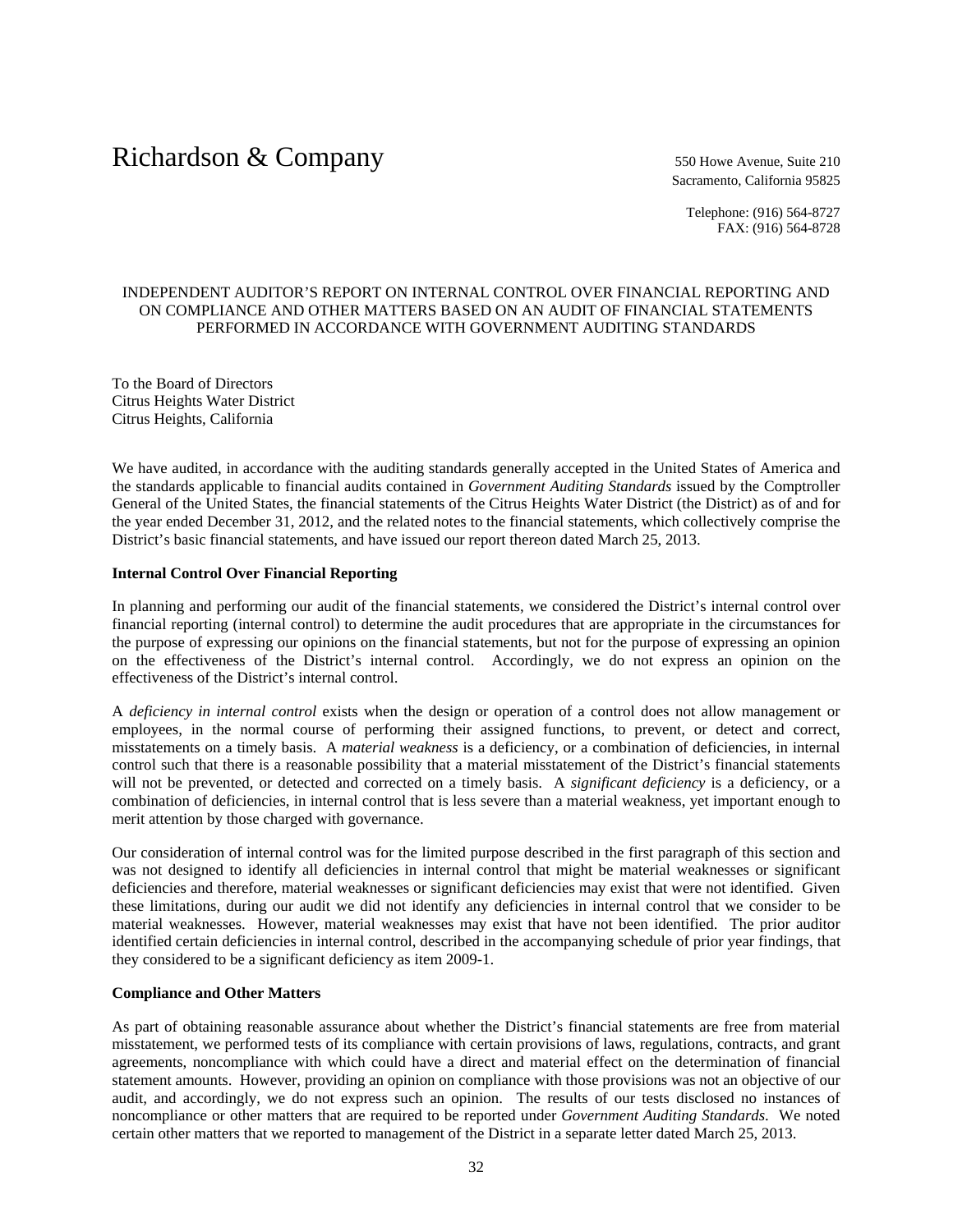To the Board of Directors Citrus Heights Water District

#### **The District's Response to Findings**

The District's response to the findings identified in our audit are described in the accompanying schedule of prior year findings. The District's response was not subjected to the auditing procedures applied in the audit of the financial statements and, accordingly, we express no opinion on it.

#### **Purpose of this Report**

The purpose of this report is solely to describe the scope of our testing of internal control and compliance and the result of that testing, and not to provide an opinion on the effectiveness of the District's internal control or on compliance. This report is an integral part of an audit performed in accordance with *Government Auditing Standards* in considering the District's internal control and compliance.

Richardson & Company

March 25, 2013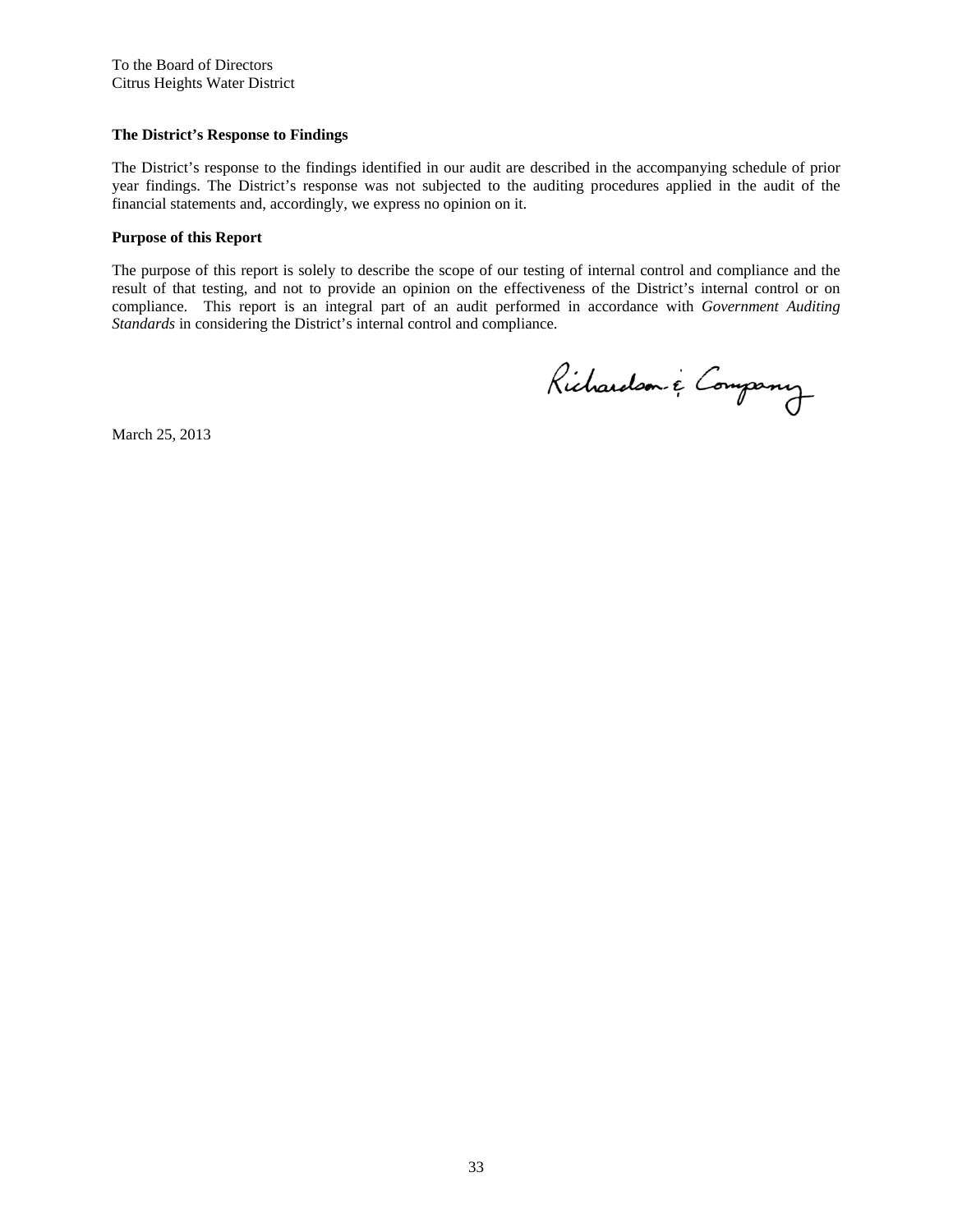#### SCHEDULE OF PRIOR YEAR FINDINGS AND RESPONSES

December 31, 2012 and 2011

#### **Finding 2009 – 1**

*Controls Over Financial Reporting* 

*Reporting Requirement: Significant Deficiency*

Criteria: Statement on Auditing Standard No. 112, *Communicating Internal Control Related Matters Identified in an Audit* (SAS 112) applies to the District's internal control over preparation of the financial statements. The standard provides guidance to the auditor in evaluating an entity's internal controls over financial reporting.

External auditors cannot be part of an entity's internal controls, including controls over the preparation of the financial statements, and are prohibited from auditing their own work as doing so impairs their independence. Under SAS 112, an entity's inability to draft its own financial statements is an indication of a potential significant deficiency or material weakness.

The District should have the capacity to prepare full disclosure financial statements in accordance with generally accepted accounting principles (GAAP). To carry out this responsibility, an entity must have proper internal controls over financial reporting in place. Proper internal controls over financial reporting include, but are not limited to, internal controls that identify misstatements in the financial records, ensuring staff in financial reporting and related oversight roles (or outside consultants who fill reporting roles) are equipped with the necessary knowledge and abilities, and adequate design of internal control over the preparation of the financial statements.

Condition: Currently, the District relies on the external auditors to ensure its financial statements are in accordance with GAAP. In addition, the District relies on the external auditors to ensure that all necessary disclosures are included in the notes to the financial statements.

Cause: Prior to the issuance of SAS 112, the District was able to rely on the external auditors to assist with preparation of the financial statements and related notes without being subject to control deficiencies.

Effect or Potential Effect: The risk of misstatement in the financial statements increases when management is not able to apply GAAP in recording the entity's financial transactions or preparing its financial statements, including the related notes. Also, by relying on the external auditors to ensure its financial statements are in accordance with GAAP, the District is considering the external auditors a part of its internal controls over the preparation of the financial statements.

Recommendation: The District may consider the following possible actions:

- Provide training opportunities for its staff that would enable them to become more familiar with the requirements for financial statements prepared using GAAP.
- Hire an external professional experienced in preparing governmental type financial statements to confirm that the accounting records, financial statements and related disclosures are in accordance with GAAP.
- Take no action. The District may find that the costs outweigh the benefits to adhere to this standard. No action will result in a significant deficiency (or material weakness, depending on magnitude) in the District's internal controls over the preparation of the financial statements.

Management Response: The District first became aware of Statement on Auditing Standard No. 112 (SAS112) in February 2007 during the audit for FY 2006. SAS 112 imposes a new standard that fundamentally changes the approach that Citrus Heights Water District (and thousands of other small public entities across the United States) has used for decades – having its independent auditor also prepare its financial statements. Although this Auditing Standard suggests that an entity's inability to draft its own financial statements may be a material weakness or significant deficiency.